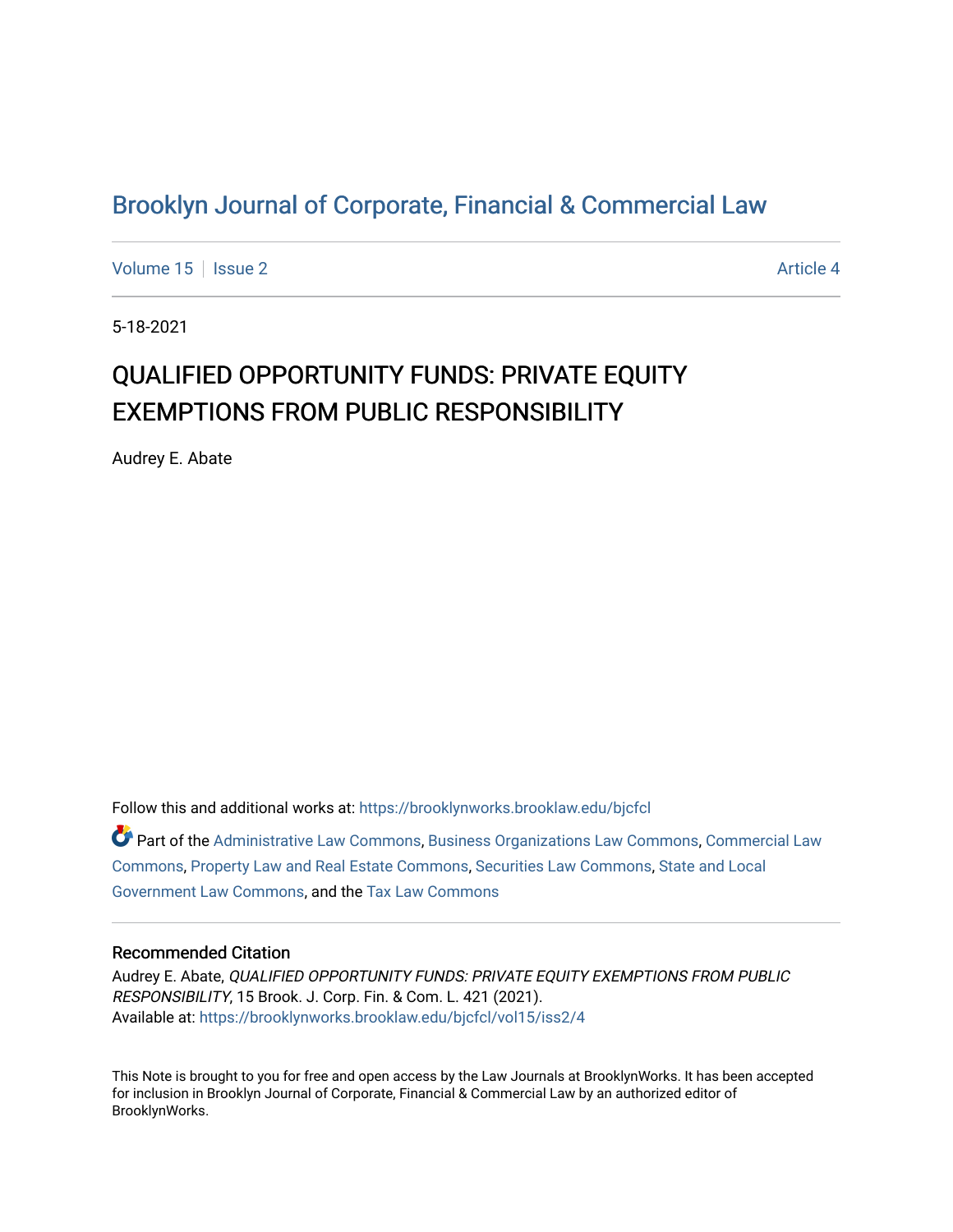## 4UALIFIED OPPORTUNITY FUNDS: PRIVATE EQUITY EXEMPTIONS FROM PUBLIC RESPONSIBILITY

#### ABSTRACT

The historic Tax Cuts and Jobs Act (TCJA), passed and signed into law in 2017, included a pilot program of a new kind of tax advantage: the Qualified Opportunity Zone. The obscure provision has since spawned novel investment vehicles, called Qualified Opportunity Funds, through which qualified individuals and entities participate in what are often significant tax advantages, including deferral of capital gains for up to ten years. Because Qualified Opportunity Funds have come into existence so recently, regulation has been slow to catch up to the ways in which this tax program is rapidly attracting capital from private equity, investment banks, and even real estate crowdfunding platforms. While the program purports to improve underdeveloped areas of the United States, in practice the dearth of guidelines directing these investments perpetuates a black hole of information surrounding the risk and reporting of the investments, and also invokes securities laws as merely a minimum threshold, rather than meaningfully regulating how and with whom the funds can invest. This Note suggests that greater mandated disclosure requirements, and an extension of the tax incentives to investments only in particular kinds of projects—those that actually advance the goals envisioned by the TCJA provision—would improve the program's efficacy and protect investors across the spectrum.

## INTRODUCTION

A think tank cofounded by Sean Parker,<sup>1</sup> lobbied for a novel kind of tax incentive:<sup>2</sup> invest in "high-poverty" communities and reap outsized returns.<sup>3</sup> This idea initially garnered the support of Democrats and Republicans.<sup>4</sup> In December 2017, Congress passed and President Trump signed into law the Tax Cuts and Jobs Act  $(TCIA)$ ,<sup>5</sup> a "landmark overhaul"<sup>6</sup> of the tax code that

<sup>1.</sup> Lydia DePillis, A "Mind-Boggling" Tax Break Was Meant to Help the Poor. But Trendy Areas Are Winning Too, CNN (June 14, 2019), https://www.cnn.com/2019/06/14/economy/opportunity-zones-investing-los-angeles/index.html. Sean Park is most notably known for cofounding Napster in 1999 and serving as Facebook's first president in 2004. Sean Parker, ENCYCLOPEDIA BRITANNICA (Oct. 12, 2019), https://www.britannica.com/biography/Sean-Parker.

<sup>2.</sup> Jesse Drucker & Eric Lipton, How a Trump Tax Break to Help Poor Communities Became a Windfall for the Rich, N.Y. TIMES (Sept. 27, 2020), https://www.nytimes.com/2019/08/31/business/tax-opportunity-zones.html.

<sup>3.</sup> DePillis, supra note 1.

<sup>4.</sup> Drucker, supra note 2.

<sup>5.</sup> Matthew R. Joyce, In the (O)Zone: New Tax Program Guides Investor Capital to Areas of Need, 68 R.I. BAR J. 9, 9 (2019).

<sup>6</sup>. Id.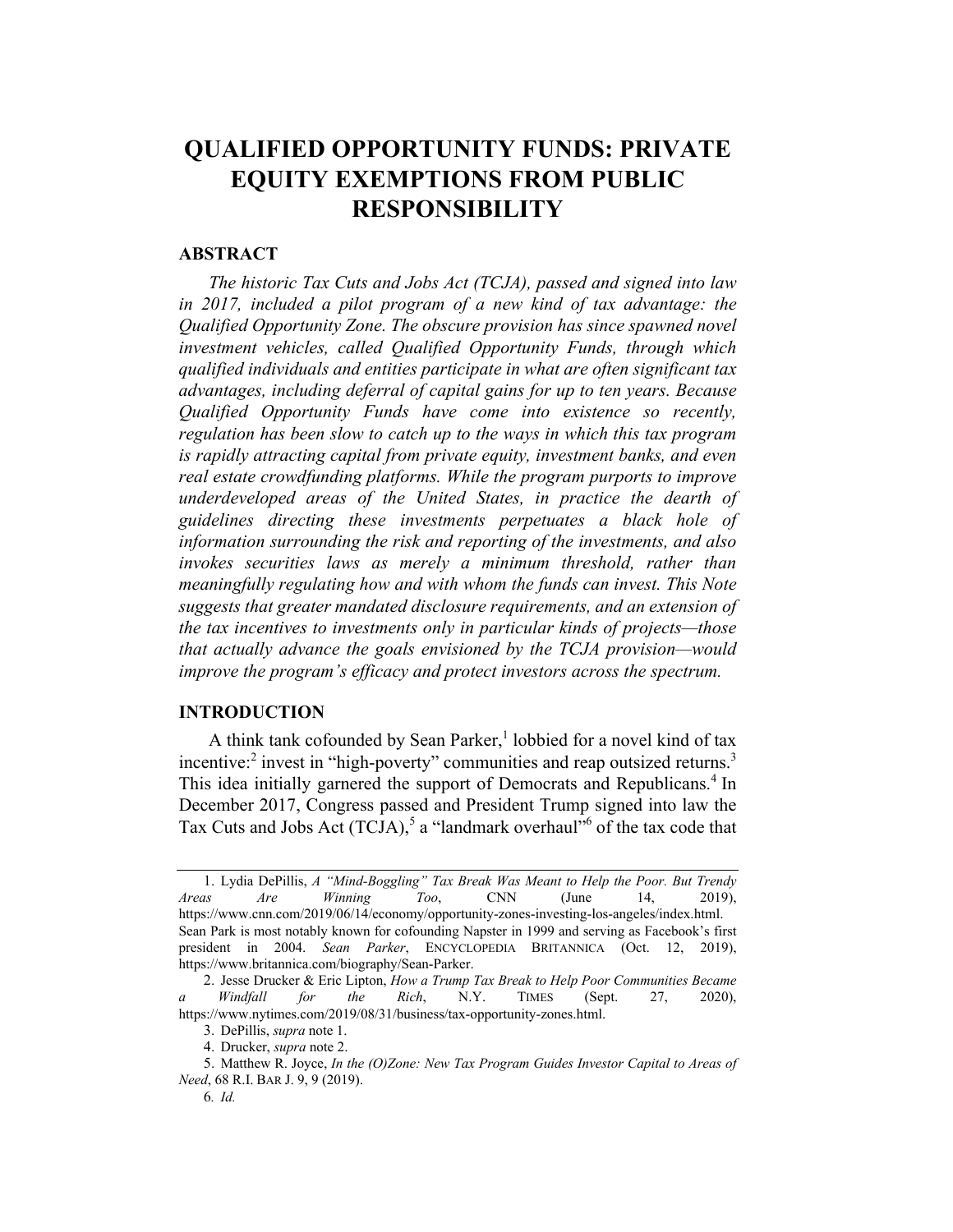included a new incentive for "private equity investment in lower income areas."<sup>7</sup> The new law created a provision allowing the deferral of capital gains taxes from real estate and business investments made in struggling areas called opportunity zones<sup>8</sup> with few regulatory restrictions on how those investments can be made.<sup>9</sup> It is no surprise that "more than 200 [opportunity zone] funds have been established" by banks and real estate companies with the objective of raising up to \$57 billion for investment into new projects.<sup>10</sup> Not even the COVID-19 pandemic has dissuaded developers from "pump[ing] billions of dollars into the [opportunity] zones nationwide."<sup>11</sup>

In October 2018, the Internal Revenue Service (IRS) issued proposed regulations outlining the basic structure of section 1400Z-2, which outlined the type and timing of gain deferral.<sup>12</sup> In May 2019, section 1400Z-2 was further clarified with proposed regulations regarding the use and eligibility of types of property.13 Most recently, on January 13, 2020, the IRS published final regulations on section 1400Z-2, concretizing the tax rules that allow Qualified Opportunity Zones (QOZs) the attractive incentives to the funds that invest in them.<sup>14</sup>

The funds are special investment vehicles, called Qualified Opportunity Funds  $(QOFs)$ ,<sup>15</sup> wherein investors can defer capital gains taxes on their invested capital if assets are held up to ten years. <sup>16</sup> This enables the investment of large sums in the present that can "potentially gener[ate] more profits over time."<sup>17</sup> The legislative purpose of QOFs is to direct capital into underdeveloped communities where it is most needed.<sup>18</sup> Due to the expansive definition of what kind of investments are qualified,  $19$  massive amounts of capital (seemingly necessary to take advantage of the tax benefits) has flown into QOFs. <sup>20</sup> For example, the single largest known QOF is managed by CIM

<sup>7.</sup> Kelly L. Frey, Opportunity Zones: The Good, The Bad And The Ugly, LAW 360 (Jan. 29, 2019), https://www.law360.com/articles/1122587/opportunity-zones-the-good-the-bad-and-theugly; Opportunity Zones Frequently Asked Questions, INTERNAL REVENUE SERV. (Dec. 15, 2020), https://www.irs.gov/newsroom/opportunity-zones-frequently-asked-questions.

<sup>8.</sup> Drucker, supra note 2.

<sup>9</sup>. Id.

<sup>10</sup>. Id.

<sup>11.</sup> Joe Gose, Despite Challenges, Opportunity Zones Provide Much-Needed Capital, N.Y. TIMES (Nov. 24, 2020), https://www.nytimes.com/2020/11/24/business/opportunity-zonesfunding-development.html?referringSource=articleShare.

<sup>12</sup>. See Federal Register 26 CFR Part 1, Investing in Qualified Opportunity Funds (Jan. 13, 2020).

<sup>13</sup>. Id.

<sup>14</sup>. Id.

<sup>15.</sup> DePillis, supra note 1.

<sup>16</sup>. Id.; See Federal Register 26 CFR Part 1, Investing in Qualified Opportunity Funds (Jan. 13, 2020).

<sup>17.</sup> Drucker, supra note 2.

<sup>18.</sup> DePillis, supra note 1.

<sup>19.</sup> Special Rules for Capital Gains Invested in Opportunity Zones 26 U.S.C.S. § 1400Z-2 2(D)(i)-(I-III) (LexisNexis 2019).

<sup>20.</sup> Drucker, supra note 2.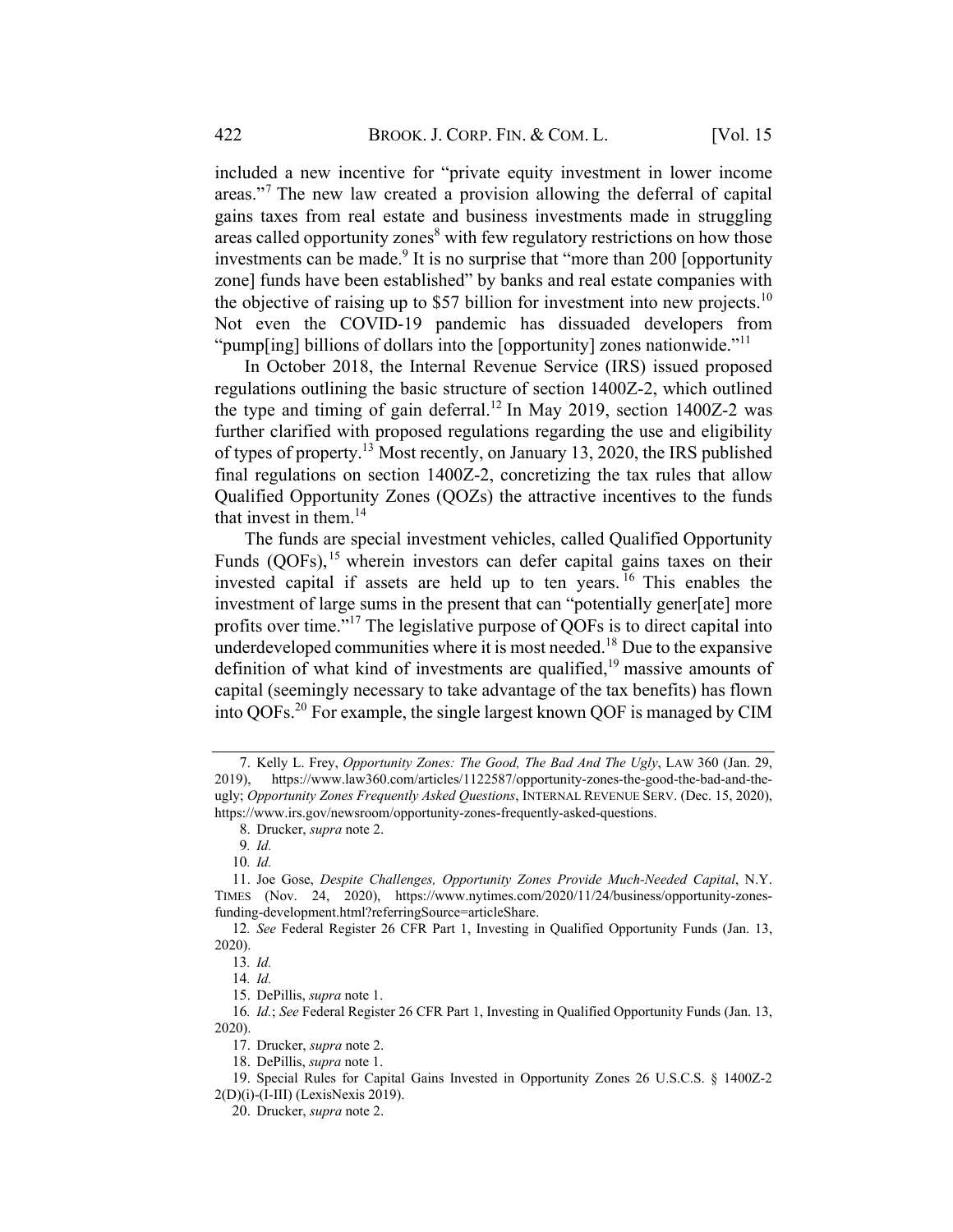Group and looks to raise \$5 billion for opportunity zone projects.<sup>21</sup> QOFs investing in America's underdeveloped communities are poised to necessarily produce large consequences for those communities. $^{22}$ 

The nature of private markets is such that private funds (including QOFs) generally do not have to provide information about their holdings, performance, or fees to potential investors or the public, including the community in which it invests capital.<sup>23</sup> Although the underlying assets in a QOF would typically be considered a security under securities regulations,  $24$ there are major exemptions available to QOFs in certain circumstances. If the QOF does not solicit its investment offerings to the public, and if a QOF's ownership remains limited to a certain number and type of investor, that fund may not have to disclose any information about itself.<sup>25</sup>

When the recent TCJA created the QOZ program, the federal government incentivized the rebuilding of communities to private individuals with enough capital to benefit from the tax treatment of the venture.<sup>26</sup> While new economic growth is generally a laudable achievement, it stands to reason that both potential investors and the public are still entitled to information about the funds derived from the tax benefits of QOFs that purport to deliver high returns,  $27$  and which tangibly alter neighborhoods.  $28$  Disclosure seems especially important because QOFs have a government mandate to improve areas of the country,<sup>29</sup> in addition to enabling an avenue to achieve a high return on investment. 30

As part of the Trump administration's successful effort to deliver historic tax reform, $31$  a new investment vehicle, the OOF, was sanctioned as a tool for certain types of investors to invest in distressed communities while benefiting from tax incentives on capital gains. The purpose of the funds is to carry out

<sup>21.</sup> DePillis, supra note 1.

<sup>22</sup>. Id.

<sup>23</sup>. Id.; Private Equity's Other Transparency Problem, INSTITUTIONAL INV. (July 8, 2017), https://www.institutionalinvestor.com/article/b1505pghn17t4s/private-equitys-other-transparencyproblem.

<sup>24</sup>. Staff Statement on Opportunity Zones: Federal and State Securities Laws Considerations, SEC. AND EXCH. COMM'N (July 31, 2019), https://www.sec.gov/page/staff-statement-opportunityzones-federal-and-state-securities-laws-considerations.

<sup>25</sup>. Id.

<sup>26.</sup> Drucker, supra note 2.

<sup>27.</sup> Ryan Ermey, Opportunity Zone Investing: Is It for You?, KIPLINGER (June 5, 2019), https://www.kiplinger.com/article/investing/T041-C000-S002-opportunity-zone-investing-is-itfor-you.html.

<sup>28.</sup> DePillis, supra note 1.

<sup>29</sup>. Opportunity Zones Frequently Asked Questions, supra note 7.

<sup>30.</sup> Ermey, supra note 27.

<sup>31</sup>. President Trump Proposed a Massive Tax Cut. Here's What You Need to Know, WHITE HOUSE (Apr. 26, 2017), https://www.whitehouse.gov/articles/president-trump-proposed-massivetax-cut-heres-need-know/.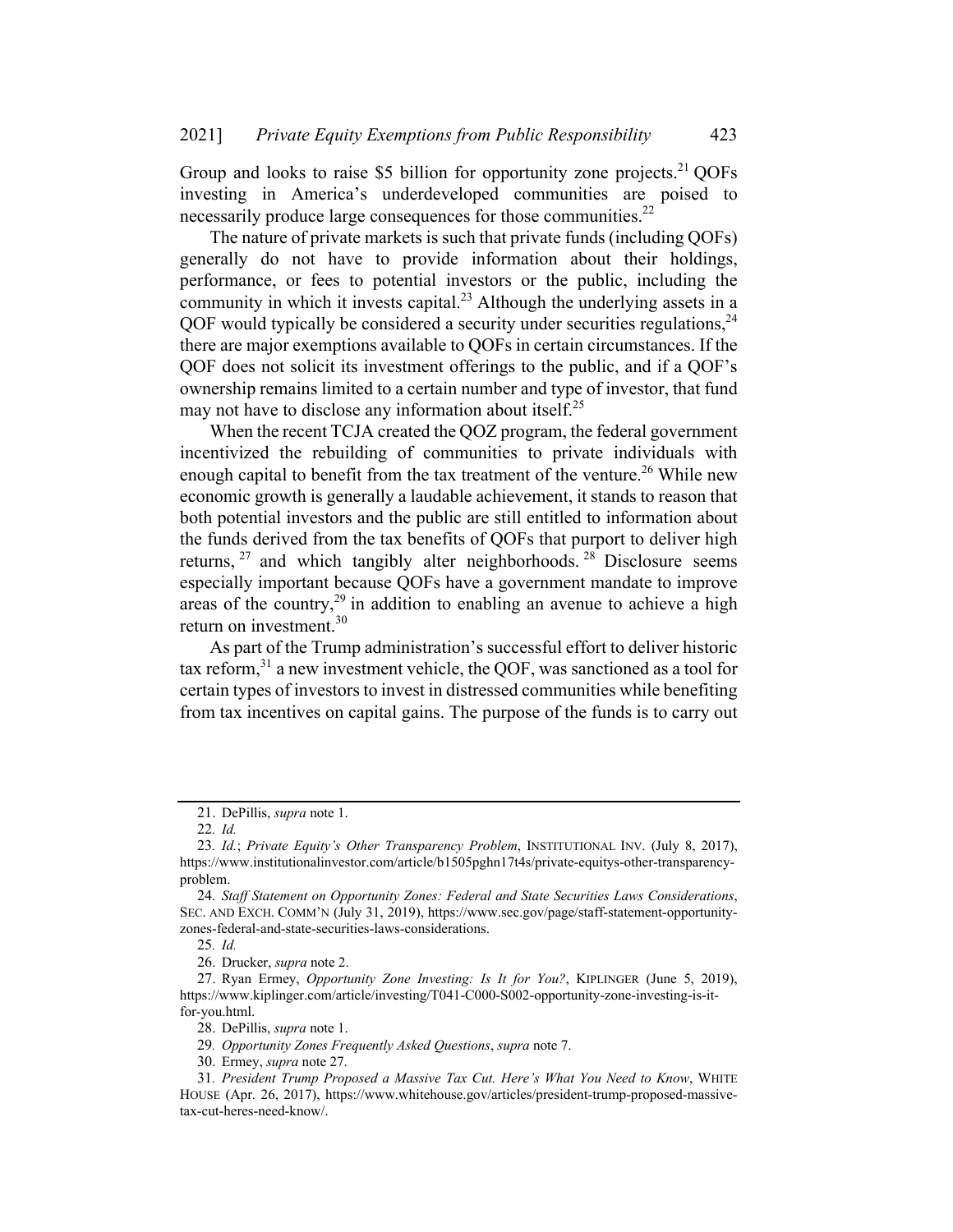investments in these communities to ideally spur greater business activity.<sup>32</sup> The tax incentives associated with QOFs are really only accessible to wealthy investors who roll over their capital gains from a previous project and do not sell the QOF asset for seven to ten years.<sup>33</sup> This inaccessibility, combined with the fact that QOFs can be structured to exempt themselves out of the usual public disclosure required for securities, creates an opaque system where money that is ostensibly improving communities is shrouded in unnecessary darkness. While the lack of government oversight and regulation of these funds may be a boon to investors by allowing them flexibility in choosing projects to pursue,  $34$  it provides little to no insight into projects that are ultimately achieving the public purpose of redevelopment.<sup>35</sup>

If QOFs prove themselves to be a successful method for improving areas of the nation, they may be a model for future legislation. For both the present iteration of the law and for any similar future tax incentive, this Note proposes two solutions to improve access to information about QOFs in spite of disclosure exemptions: (1) enact stronger disclosure regulations for governmentally incentivized projects regardless of whether the funding is public or private equity—such as QOFs—so that the public, investors or not, can apprise themselves of the investments and changes to their communities; and (2) amend the QOZ tax provision to only grant incentives for investing when money is invested in particular ways.

Government should not abdicate its own role in public development to unfettered private capital in QOFs to spur economic growth in depressed areas without also requiring: (1) disclosure about the funds to other investors and the public; and (2) investment in productive economic activity, rather than investment that chases the highest rate of return (and with preferential tax treatment no less). Modest reform of the QOF can ensure that this type of investment vehicle carries out itslegislative purpose of delivering real growth where it is desperately needed.

Part I of this Note defines the QOF, its origin, structure, and purpose, and how these factors allow for ambiguity when interpreting the regulations. Next, Part II provides a brief introduction to securities laws and an examination of how they offer little guidance for QOFs and also enable a lack

<sup>32.</sup> Samantha Jacoby, Opportunity Zone Regulations Favor Investor Flexibility Over Community Protection, CTR. ON BUDGET AND POL'Y PRIORITIES (May 1, 2019), https://www.cbpp.org/blog/opportunity-zone-regulations-favor-investor-flexibility-overcommunity-protection.

<sup>33.</sup> Samantha Jacoby, Potential Flaws of Opportunity Zones Loom, As Do Risks of Large-Scale Tax Avoidance, CTR. ON BUDGET AND POL'Y PRIORITIES (Jan. 11, 2019), https://www.cbpp.org/research/federal-tax/potential-flaws-of-opportunity-zones-loom-as-do-risksof-large-scale-tax.

<sup>34.</sup> Opportunity Zone Regulations Favor Investor Flexibility Over Community Protection, supra note 32.

<sup>35</sup>. Opportunity Zones Frequently Asked Questions, supra note 7.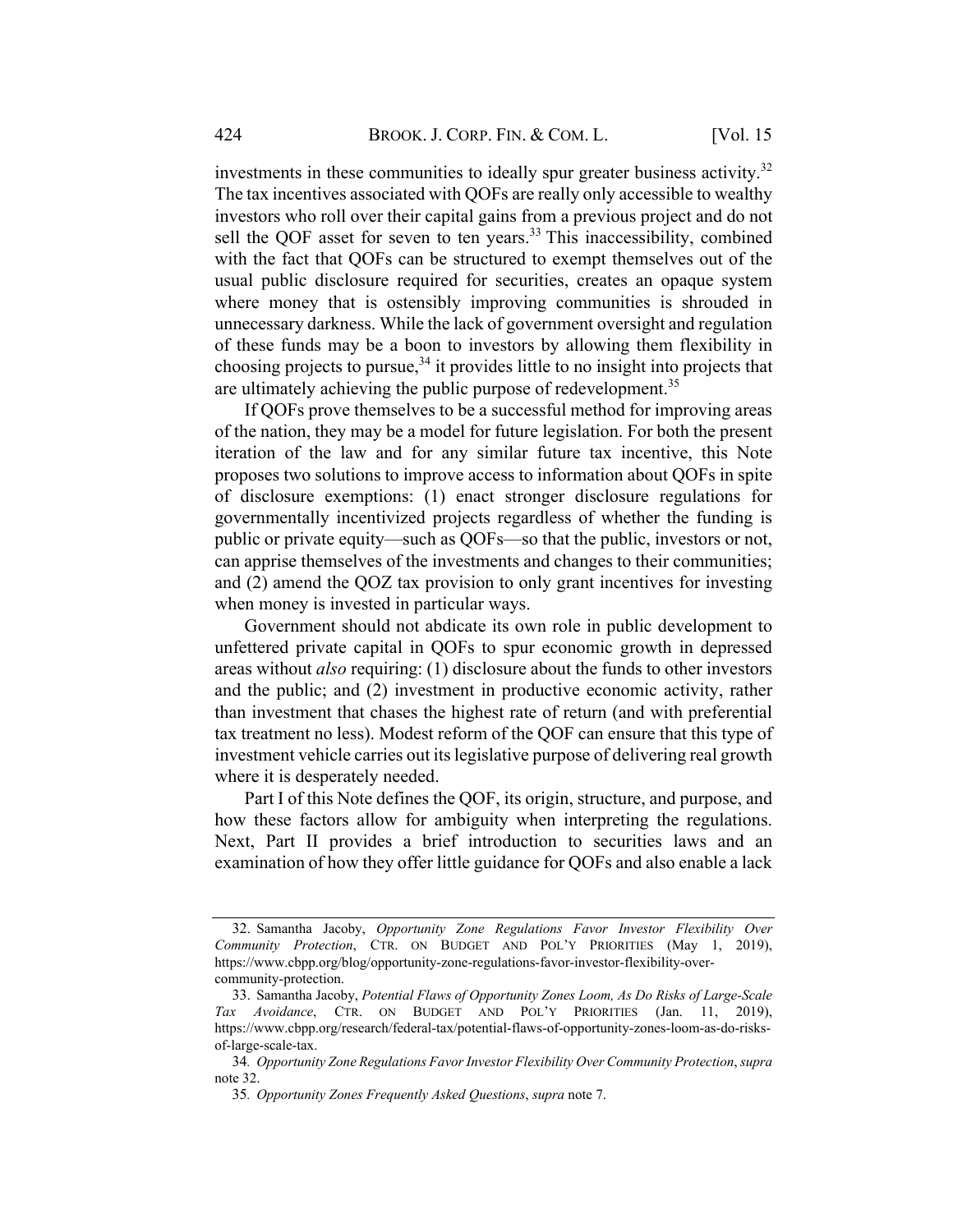of accountability. Part III proposes reform of QOFs through examples of possible models of disclosure requirements and amendment of the tax incentive to promote actual economic activity.

## I. TAX REFORM AND OPPORTUNITY ZONES

As part of the 2017 TCJA, opportunity zones were included as a robust incentive for investors to deploy capital "with limited government oversight."<sup>36</sup> In this way, Congress sought to encourage investment where revitalization was most needed in "low-income communities." <sup>37</sup> State governors nominated locations within their respective states to be included in these zones.<sup>38</sup> The Secretary of the Treasury approved nominations and certified the zones. <sup>39</sup> Later, the IRS published a map of all census tracts considered a QOZ after the passage of the new legislation. <sup>40</sup> The map provides investors with approximately 8,700 tracts<sup>41</sup> across all U.S. states and some territories<sup>42</sup> that qualify for investments. Investments in QOZs are subject to generous tax benefits, which include tax deferral on capital gains, tax exclusion of capital gains, and the ten-year benefit.

First, with respect to tax deferral, "an eligible taxpayer may elect to defer recognition [of gains] to a date that is no later than [December] 31, 2026," provided that the taxpayer invest in a QOF "within the 180-day period [after a sale of an asset that would incur capital gains]."<sup>43</sup> In other words, the taxpayer must reinvest his untaxed gains in a QOF.<sup>44</sup> The taxpayer is also required to elect to defer the eligible gain.<sup>45</sup> Both long-term and short-term capital gains are eligible for deferral. <sup>46</sup> Second, with respect to tax exclusion of gains, as long as the taxpayer has held an investment in a QOF at least five

41. Bender, supra note 39.

42. Joyce, supra note 5.

<sup>36.</sup> Joyce, supra note 5, at 9.

<sup>37.</sup> Text of Amendments, 163 Cong Rec S 7721, 7727, 115th Cong. (Dec. 1, 2017).

<sup>38</sup>. Id.

<sup>39.</sup> Matthew Bender & Company, Inc., 2019 Emerging Issues 8734, Qualified Opportunity Zones: Prop. Regs., LEXIS (May 8, 2019).

<sup>40</sup>. Opportunity Zones Resources, U.S. DEP'T. TREASURY COMMUNITY DEV. FIN. INSTITUTIONS FUND (Oct. 12, 2019), https://www.cdfifund.gov/Pages/Opportunity-Zones.aspx; See also Designated Qualified Opportunity Zones Under Internal Revenue Code § 1400Z-2: IRS Notice 2018-48, 2018–28 Internal Revenue Bulletin 9, July 9, 2018, IRS Notice 2019-42, 2019–29 Internal Revenue Bulletin, July 15, 2019, INTERNAL REVENUE SERV. (Oct. 12, 2019), https://www.irs.gov/pub/irs-drop/n-18-48.pdf (listing all population census tracts designated as QOZs for purposes of Internal Revenue Code §§ 1400Z-1 and 1400Z-2).

<sup>43.</sup> Marc Schultz, An In-Depth Guide to Latest Opportunity Zone Regs: Part 1, LAW 360 (June 14, 2019), https://www.law360.com/articles/1169157/an-in-depth-guide-to-latest-opportunityzone-regs-part-1.

<sup>44.</sup> Ronald P. Cima and Brett R. Cotler, Recent Developments Relating to Investments in Qualified Opportunity Zone Funds, 36 J. TAX'N INV. 11 (2019).

<sup>45</sup>. Id.

<sup>46</sup>. Id.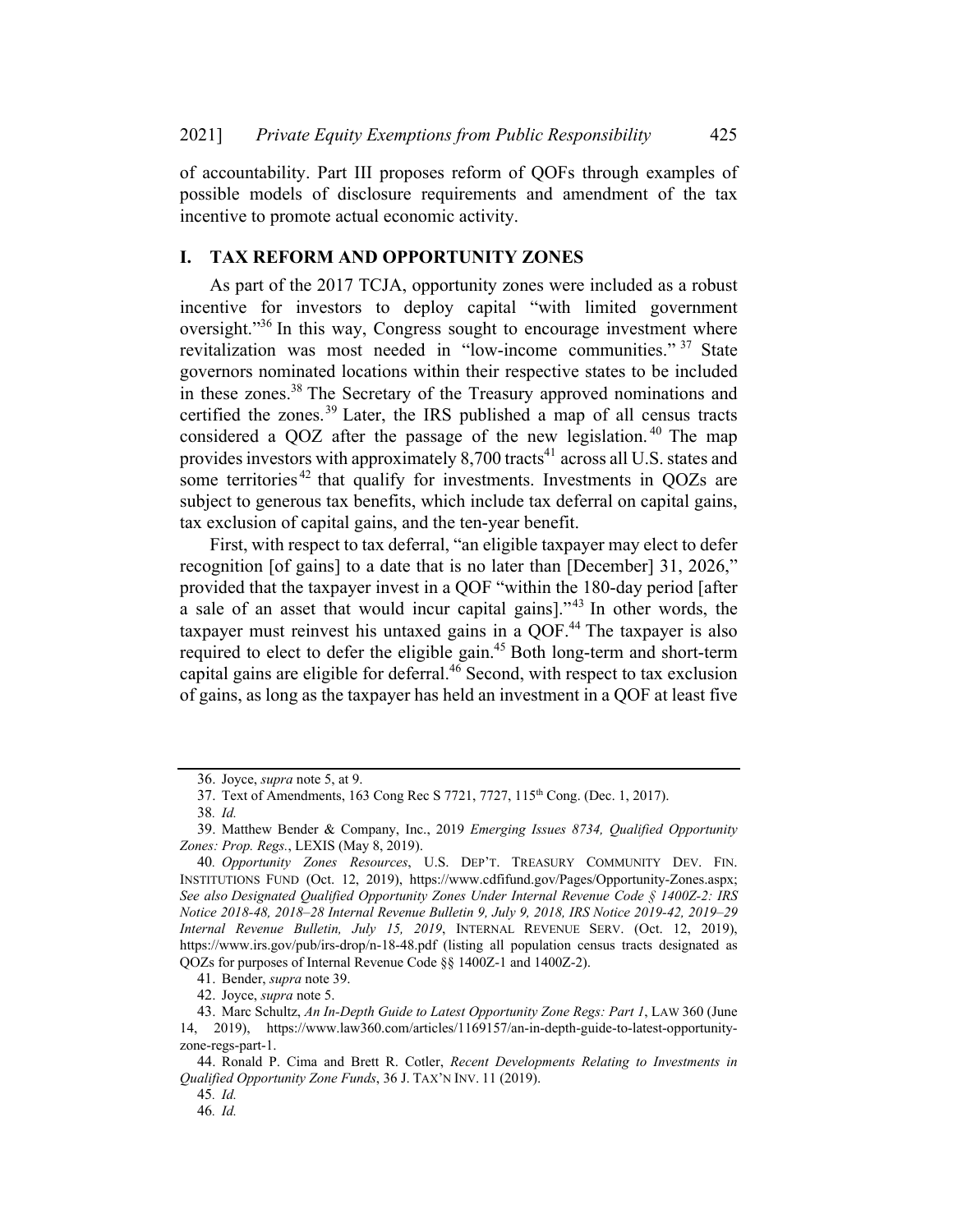to seven years before recognizing a capital gain, $^{47}$  an investor can "exclude" from tax up to 15 percent of the gain on the sale or exchange of capital assets, and to defer the remainder until no later than 2026, if one or more investments are made in a qualified opportunity fund...within 180 days."<sup>48</sup> Third, the tenyear benefit to investors allows taxpayers to defer any capital gains taxes on the money they invest in opportunity zones "for up to seven years…and not owe any taxes on the profits" after ten years.<sup>49</sup> More specifically, the taxpayer in this situation can elect to "increase the income tax basis of his or her investment (which is zero at the time such investment is made) in the QOF to the investment's fair market value on the date of sale…thereby eliminating any taxable gain."<sup>50</sup>

Taken together, the generous, but time-barred tax incentives present an unparalleled opportunity for potential return on investment. Unlike IRS Code 1031, which allows an unlimited timeframe on tax deferral of capital gains on like kind property exchanges, the QOF tax benefit expires in December 2028.<sup>51</sup> Further, it "applies to almost any type of project, requires no bureaucratic approval or monitoring, and has no cap.<sup>"52</sup> This gives potential investors a limited window in which to take advantage of the opportunity to defer their QOF capital gains on virtually any qualified business or property investment subject to fund formation requirements.

#### A. QOF STRUCTURE

To qualify for the tax benefits outlined in the TCJA, a QOF must be established as an entity investing specifically in an opportunity zone. Qualified entity types include either a "corporation or a partnership,"<sup>53</sup> although a "taxpayer," such as an "individual, a trust, [or] estate" can qualify as well.<sup>54</sup> Additionally, a QOF can be an LLC, REIT or S corporation and must "use IRS Form 8996 to self-certify as to its status as a QOF."<sup>55</sup>

In any QOF, 90% of assets in a QOF must be "qualified opportunity zone property<sup> $56$ </sup> (Zone Property), defined as "(1) qualified opportunity zone stock, (2) qualified opportunity zone partnership interest, or (3) qualified

55. Id.

<sup>47.</sup> Schultz, supra note 43.

<sup>48.</sup> Cima, supra note 44.

<sup>49.</sup> Drucker, supra note 2.

<sup>50.</sup> Schultz, supra note 43; IRS Investing in Qualified Opportunity Funds, 26 C.F.R. pt. 1, 1870 (2020).

<sup>51.</sup> Cima, supra note 44.

<sup>52.</sup> DePillis, supra note 1.

<sup>53.</sup> Cima, supra note 44.

<sup>54.</sup> Bender, supra note 39; IRS Investing in Qualified Opportunity Funds, 26 C.F.R. pt. 1, 1870 (2020).

<sup>56.</sup> Marc Schultz, An In-Depth Guide to Latest Opportunity Zone Regs: Part 2, LAW 360 (June 17, 2019), https://www.law360.com/articles/1169875/an-in-depth-guide-to-latest-opportunityzone-regs-part-2.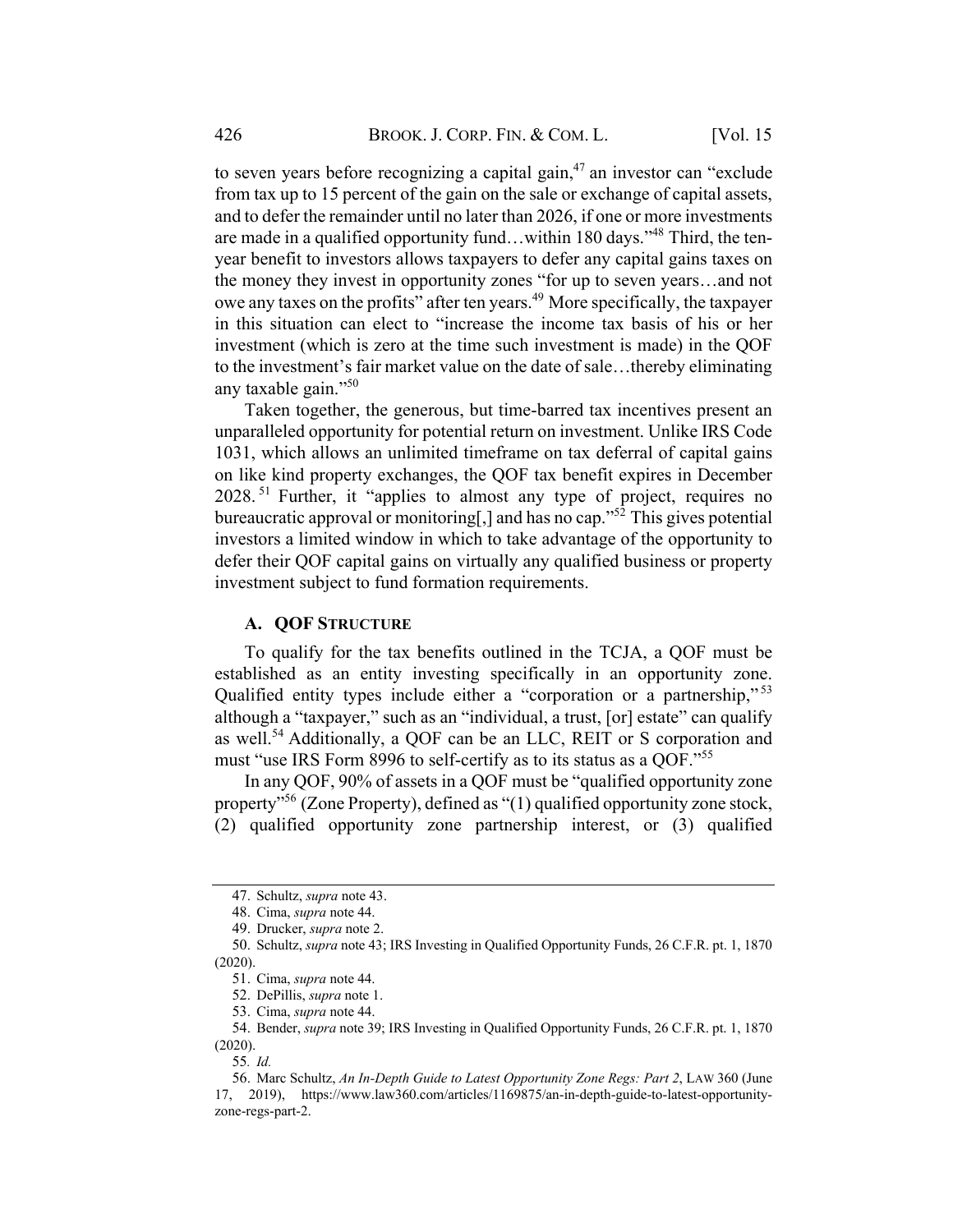opportunity zone business property." <sup>57</sup> Both zone stock and partnership interests are interests that are "issued to the QOF after December 31, 2017"58 and, at the time of issue, must be from a corporation or partnership that is a qualified opportunity zone business.<sup>59</sup> QOZ businesses and QOFs hold "tangible property used in a trade or business"<sup>60</sup> of that fund. This property is qualified when it is acquired after December 31, 2017 by the fund, its original use begins with the fund, or the fund substantially improves the property.<sup>61</sup>

#### **B. WHO BENEFITS FROM QOFS**

Although the tax bill is intended to bring investment to poor communities,  $62$  in an economic market, capital flows straight to the lowestrisk, highest return environment before low-income residents directly benefit.63 While investors are eligible to invest in businesses or real estate in the opportunity zones,  $64$  since the TCJA's enactment, most of that money is flowing into opportunity zones via investments in real property.<sup>65</sup> While tangible property is also eligible for investment,  $66$  real estate is an "ideal"  $67$ asset in a QOF because buildings "substantially improved through construction, renovation, or rehabilitation,"68 as well as new developments of land qualify as Zone Property subject to the tax benefits. <sup>69</sup> This has incentivized "billions of untaxed investment profits" to be deployed in recent projects such as "high-end apartment buildings and hotels, storage facilities that employ only a handful of workers, and student housing in bustling college towns."<sup>70</sup>

Community members in areas slated for opportunity zone development are understandably wary, as gentrification and high-end projects are already displacing the longtime population.<sup>71</sup> Since the investment opportunity in these zones is still in its infancy, it is difficult to say who has benefited, or

<sup>57.</sup> Special Rules for Capital Gains Invested in Opportunity Zones 26 U.S.C.S. § 1400Z-2 2(A)(i-iii) (LexisNexis 2019).

<sup>58.</sup> Schultz, supra note 56.

<sup>59.</sup> Special Rules for Capital Gains Invested in Opportunity Zones 26 U.S.C.S. § 1400Z-2 2(B)- (C) (LexisNexis 2019).

<sup>60.</sup> Special Rules for Capital Gains Invested in Opportunity Zones 26 U.S.C.S. § 1400Z-2 2(D)(i) (LexisNexis 2019).

<sup>61.</sup> Special Rules for Capital Gains Invested in Opportunity Zones 26 U.S.C.S. § 1400Z-2 2(D)(i)-(I-III) (LexisNexis 2019).

<sup>62.</sup> Drucker, supra note 2.

<sup>63</sup>. Id.

<sup>64.</sup> DePillis, supra note 1.

<sup>65.</sup> Drucker, supra note 2.

<sup>66.</sup> Schultz, supra note 56.

<sup>67.</sup> Joyce, supra note 5, at 12.

<sup>68</sup>. Id. at 12-13.

<sup>69</sup>. Id. at 13.

<sup>70.</sup> Drucker, supra note 2.

<sup>71.</sup> DePillis, supra note 1.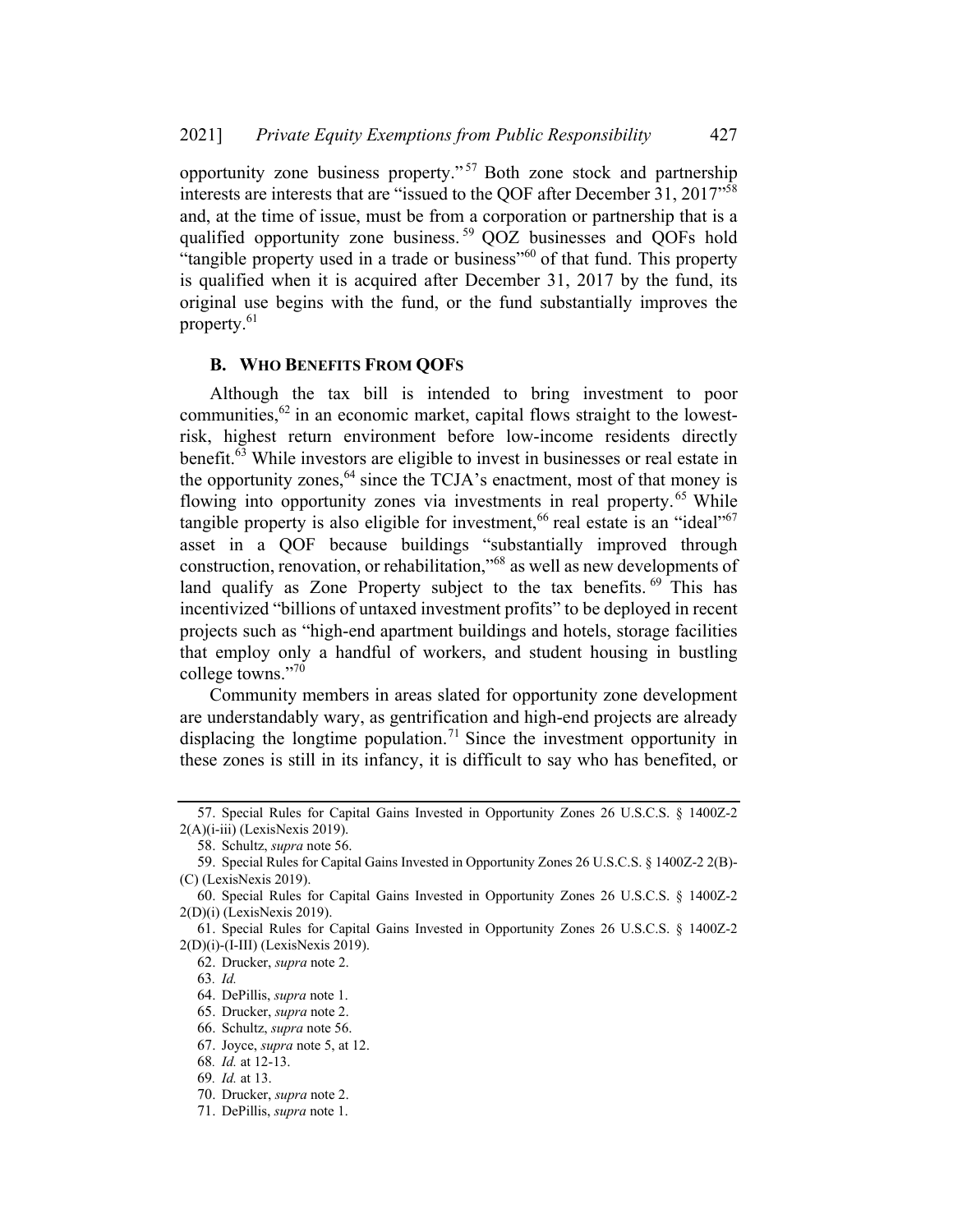will benefit, the least. Without government investment in public infrastructure that tends to "[prime] the ground" for private investment, it is yet to be seen how private investors will choose to invest money once the "low-hanging fruit" of low-risk, high-reward projects are completed.<sup>72</sup> In any case, whether investors are pursuing high-end or affordable development, the projects will have an impact on the area for better or worse. Arguably, these investors take on not just a promising return on investment, but also an implicit public duty. If the government is going to incentivize investors to substantially alter communities, it should also subject those investments to regulation that facilitates the public purpose of economic development.

#### C. THE ISSUE OF FEW REGULATIONS

In addition to the QOZs, the TCJA created new Treasury Regulations, provisions 1400Z-1 and 1400Z-2.<sup>73</sup> The latter provision "allows a taxpayer to elect to defer certain gains," while regulations proposed after the passage of the TCJA "require deferral elections" to be filed in IRS Form 8949 with a taxpayer's or QOF's tax return.<sup>74</sup> The gap between TCJA legislation and tax implications requiring further regulation is present in other aspects of QOZs as well. Further guidance was proposed in 2019 and, as of 2020, finalized regarding issues such as "[t]ax treatment of the sale of [Zone Property]" and "[c]larity on the definition of qualified opportunity zone business property."<sup>75</sup> Evidently, leaving these large, important aspects unclear presents an opportunity for investors to take advantage of the tax legislation.

Only recently has the Securities and Exchange Commission (SEC) publicized its guidance on QOFs and the applicability of securities and investment laws.<sup>76</sup> The tax reform legislation itself "does not require public disclosure of who … tak[es] advantage of the [opportunity zones] or how they are deploying their funds."77 In this way, investors can structure their QOF in a way that is most advantageous to its return on investment objective as opposed to being held to account for benefits (or lack thereof) conferred to the public. This may be an acceptable outcome for typical venture capital or private equity funds that are not investing as directly in community change.<sup>78</sup> But for a QOF, whose purpose is to tangibly impact an area, the public should have a right to know how their communities are being

<sup>72</sup>. Id.

<sup>73.</sup> Bender, supra note 39.

<sup>74</sup>. Id.

<sup>75</sup>. Id.; see generally IRS Investing in Qualified Opportunity Funds, 26 C.F.R. pt. 1 (2020).

<sup>76</sup>. Staff Statement on Opportunity Zones: Federal and State Securities Laws Considerations,

supra note 24.

<sup>77.</sup> Drucker, supra note 2.

<sup>78.</sup> Stephanie C. Thomas & Zeeshan Ahmedani, California Law Requires Enhanced Fee Disclosure for Public Pension and Retirement Systems Investing in Private Funds, MORRISON & FOERSTER (Apr. 10, 2017), https://www.mofo.com/resources/insights/170410-ca-fee-disclosurepension-systems.html.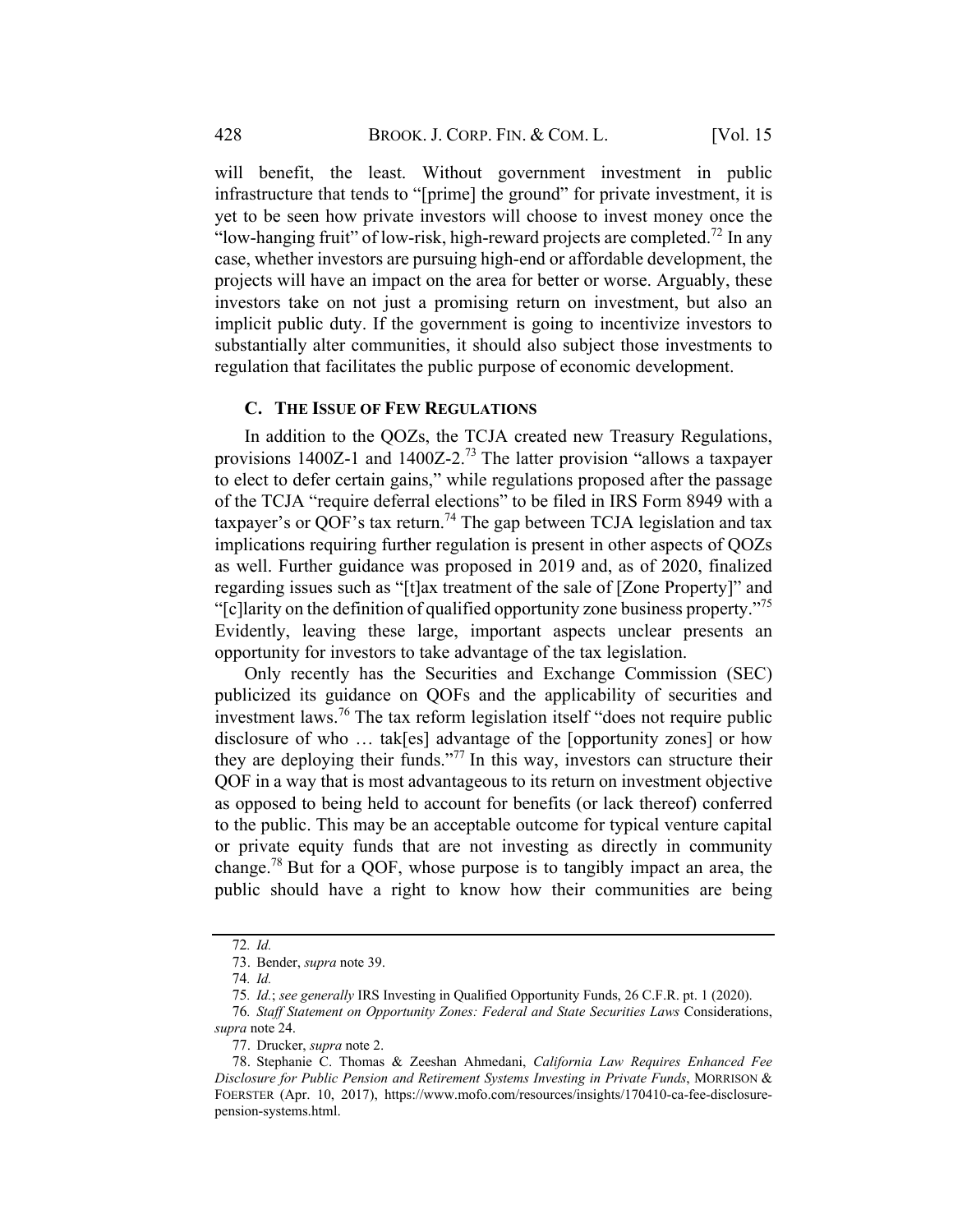developed through private investments and who is directing such investments.

#### II. SECURITIES LAWS AND QOFS

As new investment vehicles created by the 2017 tax reform, QOFs function as tax incentives for those who can raise enough capital to invest in order to benefit from them.<sup>79</sup> The Congressional Joint Committee on Taxation, for example, "estimates that investors of QOFs will receive in the aggregate approximately \$1.6 billion in tax benefits per year from 2018 through 2027.<sup>80</sup> This is by no means a fringe benefit to be overlooked but rather one in which the government is giving up an estimated \$1.6 billion in tax revenue to incentivize economic development.<sup>81</sup>

The IRS and SEC have issued guidelines for investors to follow to ensure that regulations are adhered to even though the TCJA itself says very little about limitations.<sup>82</sup> These guidelines spurred a "'gold rush' mentality among money managers, accounting and consulting companies, and law firms."<sup>83</sup> While there are uncertainties about QOFs as sound investments given the lack of "primary source-law," <sup>84</sup> the SEC and IRS guidelines can be instructive. The SEC guidelines suggest that QOFs will typically be considered a security, $85$  and the IRS states that any corporation or partnership organized as a QOF needs only to fill out IRS Form 8996 with its tax return.<sup>86</sup> The regulatory treatment of QOFs, however limited, can only do so much to properly "incentivize capital investment  $\ldots$  in depressed areas"  $87$  of the country. For a number of reasons, securities laws do not go far enough in regulating the disclosure of information about QOFs and their underlying investments.

#### A. THE SEC AND REGULATION OF SECURITIES

The SEC was created by the Securities Exchange Act of 1934 to restore investor confidence in markets after the stock market crash that precipitated the Great Depression.<sup>88</sup> The SEC enforces securities laws to protect investors

82. Opportunity Zones Frequently Asked Questions, supra note 7.

<sup>79</sup>. Opportunity Zones Frequently Asked Questions, supra note 7.

<sup>80</sup>. Staff Statement on Opportunity Zones: Federal and State Securities Laws Considerations, supra note 24.

<sup>81</sup>. Opportunity Zones Frequently Asked Questions, supra note 7; Staff Statement on Opportunity Zones: Federal and State Securities Laws Considerations, supra note 24.

<sup>83.</sup> Frey, supra note 7.

<sup>84</sup>. Id.

<sup>85</sup>. Staff Statement on Opportunity Zones: Federal and State Securities Laws Considerations, supra note 24.

<sup>86</sup>. Opportunity Zones Frequently Asked Questions, supra note 7.

<sup>87</sup>. Staff Statement on Opportunity Zones: Federal and State Securities Laws Considerations, supra note 24.

<sup>88.</sup> What We Do, SEC. AND EXCH. COMM'N (Dec. 18, 2020), https://www.sec.gov/Article/whatwedo.html.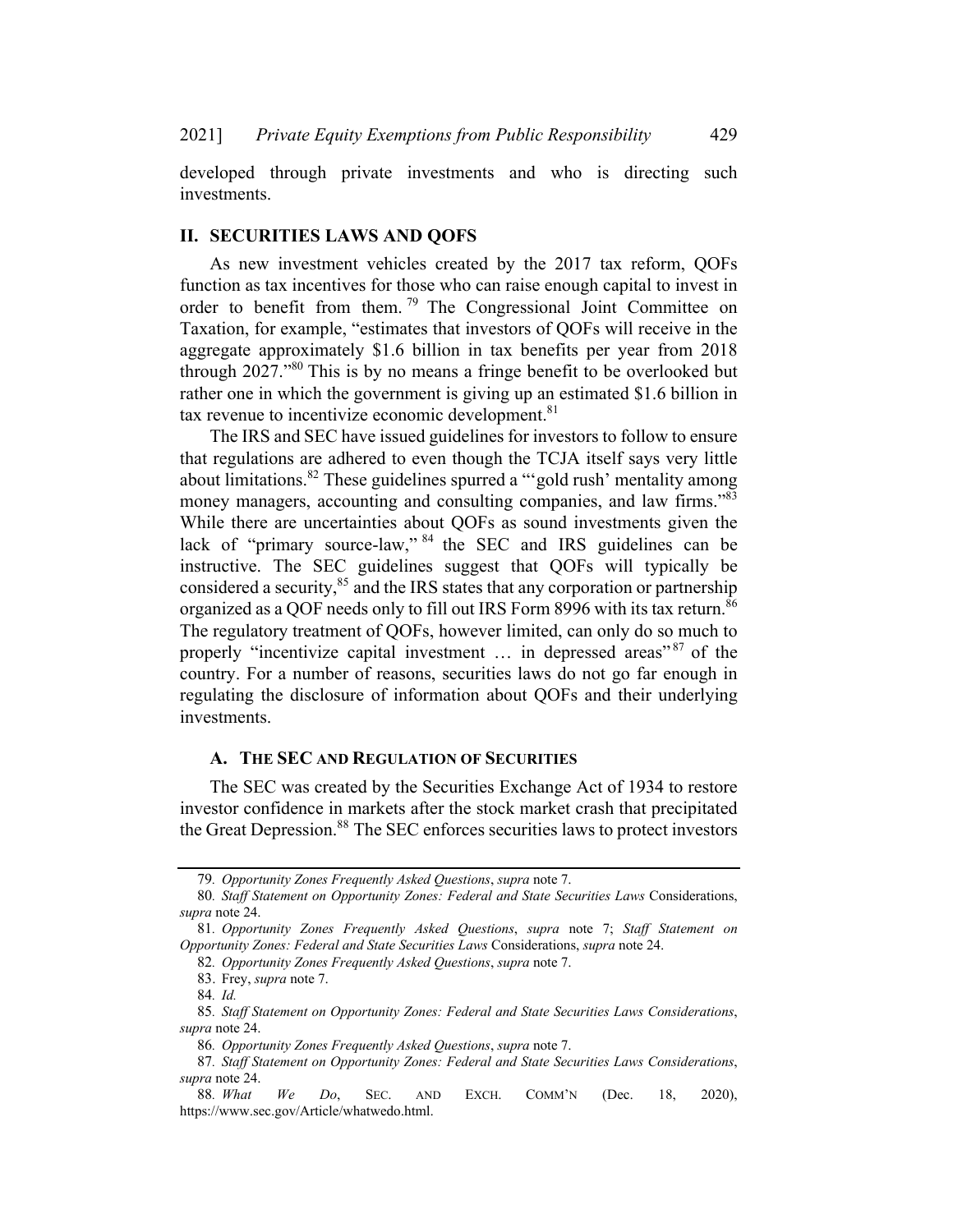by requiring publicly-traded companies to disclose information about their businesses and securities, and requiring those who sell and trade securities to deal fairly with investors.<sup>89</sup> Passed in tandem with the creation of the SEC was the Securities Act of 1933 that requires financial and other significant information about public securities to be disclosed, and prohibits fraud and misrepresentation in these sales.<sup>90</sup> Under the Securities Act of 1933, not all sales of investment offerings must be registered; limited, private offerings, in-state, and municipal, state, or federal securities can be exempted. <sup>91</sup> Congress later passed the Investment Company Act of 1940 (the 1940 Act), which regulates investment companies in all their complexities of organization.<sup>92</sup> Under the 1940 Act, companies are required to disclose to the public information about "the fund, its investment objectives, as well as on investment company structure and operations."<sup>93</sup> However, there are also important exemptions to the 1940 Act, such as for private funds owned by a limited number of people.<sup>94</sup> Both the Securities Act of 1933 and the 1940 Act have exemptions that now sweep the newly created QOFs into their purview but with differing consequences.

Among the most recent guidelines issued by the SEC, many QOFs will have to register for offers and sales of securities, but exemptions such as SEC Rules 506(b) and 506(c) of Regulation D provide exemptions for private offerings to a small number of investors, and public offerings made to purchasers who are verified, accredited investors.<sup>95</sup> Similarly, OOFs with investments held in at least 90% of qualified property may also implicate registration as an investment company.<sup>96</sup> However, Private Fund Exclusions Sections  $3(c)(1)$  and  $3(c)(7)$  of the 1940 Act can provide registration exemptions for issuing interests to a small number of investors who are "qualified purchasers."<sup>97</sup> Taken together, it is easy to see how QOFs structured as private pools of capital can bypass public disclosure requirements that might shed light on where the funds invested in QOZs originate.

<sup>89</sup>. Id.

<sup>90</sup>. Id.

<sup>91</sup>. Id.

<sup>92</sup>. Id.

<sup>93</sup>. Id.

<sup>94.</sup> Staff Statement on Opportunity Zones: Federal and State Securities Laws Considerations, supra note 24.

<sup>95</sup>. Id.

<sup>96</sup>. Id.

<sup>97</sup>. Id.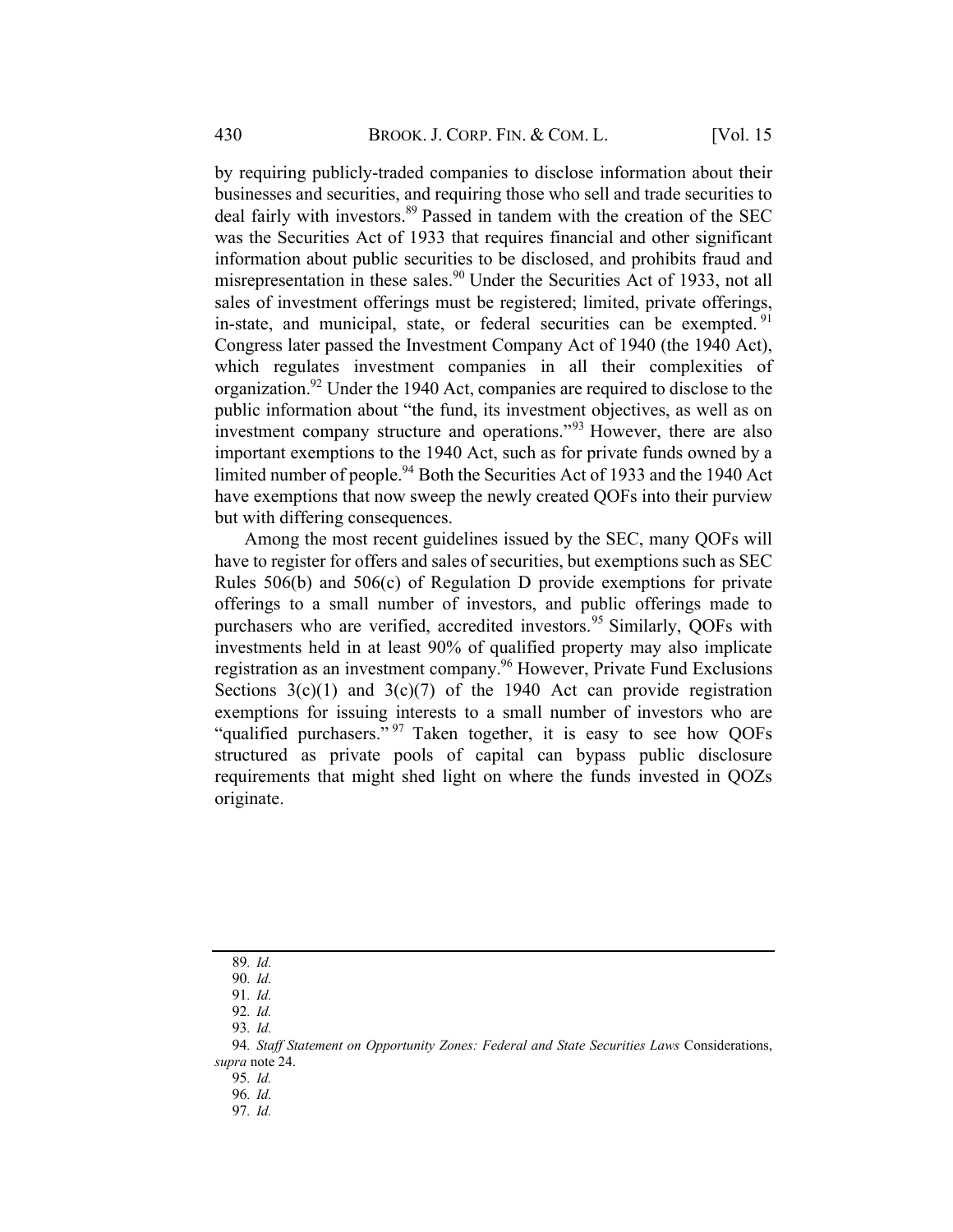### B. WHAT MAKES A QOF SUBJECT TO SECURITIES LAWS AND **EXEMPTIONS**

Securities are statutorily defined in the Securities Act of 1933<sup>98</sup> as "any note, stock, treasury stock…or, in general, any interest or instrument commonly known as a 'security'<sup>"99</sup> including "limited partnership interests, membership interests in an LLC, notes, bonds, and investment contracts."<sup>100</sup> Likewise, QOFs have a statutory definition set out in the TCJA as "any investment vehicle which is organized as a corporation or partnership for the purpose of investing in qualified opportunity zone property."<sup>101</sup> QOFs are typically offered to investors as "interests"  $102$  in the fund, which can be structured as a corporation, limited liability company, or partnership.<sup>103</sup> Because QOF investing opportunities have flexible entity formations, QOF interests are likely to appear to qualify as securities on their face.<sup>104</sup> The SEC advises, nevertheless, that a QOF will likely constitute a security except in "limited circumstances."<sup>105</sup>

The Securities Act of 1933 has a significant component of regulation that requires businesses to register their securities offerings with the SEC, or seek an exemption.<sup>106</sup> An offer of a security "shall include every attempt or offer to dispose of, or solicitation of an offer to buy, a security or interest in a security, for value." <sup>107</sup> Regarding QOFs, the SEC has advised that "advertising a business opportunity could be considered an offer … [so] efforts to attract investors to a QOF are offers of a security and subject to federal and state securities laws."<sup>108</sup> It follows that an offering of a QOF interest seems to qualify as something that is regulated by the SEC and requires disclosure.

Section 4(a)(2) of the Securities Act of 1933 exempts registration of 'private placement' transactions, where 'sophisticated investors' have "access to the type of information normally provided in a prospectus for a registered securities offering and agree not to resell or distribute the securities

<sup>98.</sup> Securities Act of 1933, ch. 38, 48 Stat. 74 (codified as amended at 15 U.S.C. §§ 77a–77aa). 99. 15 U.S.C §77b(a)(1);

<sup>100</sup>. See 15 U.S.C §77b(1); see also Staff Statement on Opportunity Zones: Federal and State Securities Laws Considerations, supra note 24.

<sup>101.</sup> Staff Statement on Opportunity Zones: Federal and State Securities Laws Considerations, supra note 24.

<sup>102</sup>. Id.

<sup>103</sup>. Opportunity Zones Frequently Asked Questions, supra note 7.

<sup>104</sup>. Staff Statement on Opportunity Zones: Federal and State Securities Laws Considerations, supra note 24.

<sup>105</sup>. Id.

<sup>106</sup>. Id.

<sup>107</sup>. Securities Act of 1933, supra note 99.

<sup>108</sup>. Staff Statement on Opportunity Zones: Federal and State Securities Laws Considerations, supra note 24.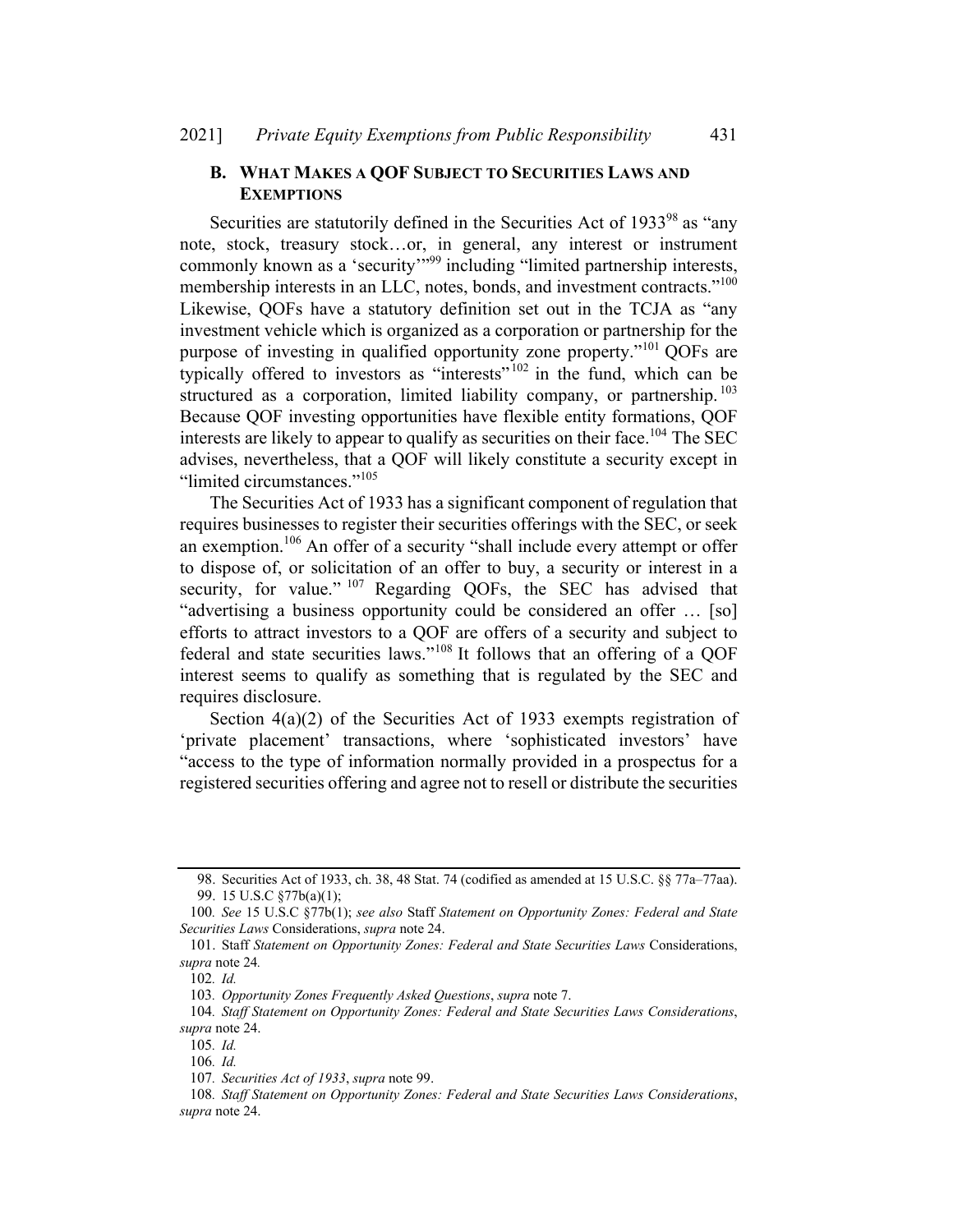to the public."109 Regarding QOFs, the SEC similarly advises that "the QOF issuer is not permitted to use general solicitation," but differs from Section 4(a)(2) insofar as "offers and sales are limited to [both] 'accredited investors' and up to 35 sophisticated, non-accredited investors." <sup>110</sup> Both require information "as provided in registered offerings."<sup>111</sup>

An accredited investor is defined in SEC Rule 501 as someone who is a director or officer of the company that is issuing securities, or a person whose net worth is greater than \$1,000,000 excluding limitations on indebtedness such as the value of one's primary home.<sup>112</sup> Recently, the SEC expanded accredited investor status to also include individuals with certain professional certifications.<sup>113</sup> By contrast, and for an exempt offering in particular, a sophisticated investor is someone who is "able to evaluate the risks and merits of the investment, or be able to bear the investment's economic risk."<sup>114</sup> Some have noted that in recent decades the ranks of accredited investors have risen "through inflation alone…but are [likely] neither financially sophisticated enough nor wealthy enough to be exposed to the risk of exempt offerings."<sup>115</sup> It would seem that the only kind of investor in a QOF, then, would be someone with significant capital to both deploy and reap the tax benefits from, meeting the standard of an accredited or sophisticated investor, both of which by definition require a capacity to evaluate and absorb risk but are subject to different requirements for different types of offerings. $^{116}$ 

Notably, the SEC provides certain exemptions that "may be available to QOF issuers." <sup>117</sup> These include SEC Rules 506(b) and Rule 506(c) of Regulation D.<sup>118</sup> Rule 506(b) is a "'safe harbor'" provision under Section  $4(a)(2)$ .<sup>119</sup> This exemption, as stated above, provides the standards a company must meet.<sup>120</sup> These include "no general solicitation or advertising" of the securities, and limits the securities sold to a maximum of 35 non-accredited

<sup>109</sup>. Private Placements – Rule 506(b), SEC. & EXCH. COMM'N (Mar. 12, 2020), https://www.sec.gov/smallbusiness/exemptofferings/rule506b.

<sup>110</sup>. Staff Statement on Opportunity Zones: Federal and State Securities Laws Considerations, supra note 24.

<sup>111</sup>. Id.

<sup>112.</sup> Securities Act of 1933 § 230.501 Definitions and terms used in Regulation D, 17 CFR 230.501 (Dec. 2020).

<sup>113</sup>. See generally, SEC Order Designating Professional Licenses as Natural Persons for Accredited Investor Status, 17 C.F.R. pt. 230 (2020)

<sup>114</sup>. Private Placements – Rule 506(b), supra note 109.

<sup>115.</sup> SEC Order Designating Professional Licenses as Natural Persons for Accredited Investor Status, 17 C.F.R. pt. 230, 64273 (2020).

<sup>116.</sup> Securities Act of 1933 § 230.501 Definitions and terms used in Regulation D, 17 CFR 230.501 (Dec. 2020).

<sup>117</sup>. Staff Statement on Opportunity Zones: Federal and State Securities Laws Considerations, supra note 24.

<sup>118</sup>. Id.

<sup>119</sup>. Private Placements – Rule 506(b), supra note 109.

<sup>120</sup>. Id.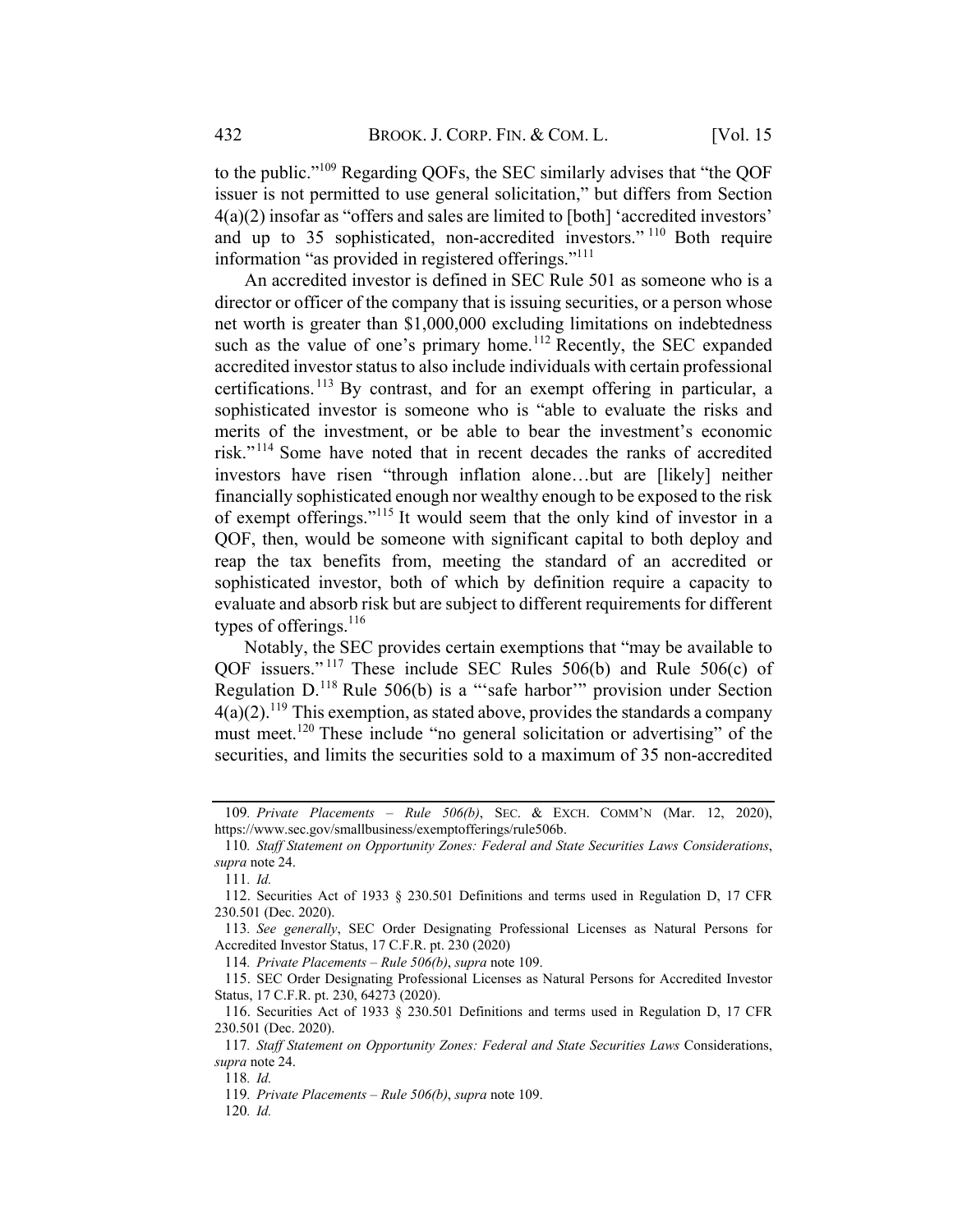investors.<sup>121</sup> Non-accredited investors are entitled to financial and company disclosures that would suffice for a registered offering.<sup>122</sup> With regard to QOFs, then, the SEC advises that a QOF issuer can be exempt when these same requirements are met.<sup>123</sup> Additionally, another pertinent exemption is Rule 506(c) which generally allows broad solicitation and advertisement provided that "all purchasers in the offering are accredited investors" and "the issuer takes reasonable steps to verify the purchasers' accredited investor status."<sup>124</sup> With regard to QOFs, the SEC advises that an exempt offering under this rule will be an offering to accredited investors who are verified subject to a "principles-based method of verification."<sup>125</sup>

This examination of the SEC rules and guidelines reveals that a QOF generally will be subject to securities regulations that implicate registration and disclosure requirements. However, if the fund is organized in such a way that it does not solicit its QOF interests in compliance with Rule 506(b) and limits those interests to the right kind of investors in compliance with Rule 506(c), it seems that QOFs can escape public disclosure of their securities.

#### C. HOW A QOF CAN QUALIFY AS A PRIVATE FUND

In comparison, the 1940 Act also has relevant exemptions for non-public funds like QOFs. The 1940 Act and the Investment Advisors Act of 1940 both were passed to regulate "conflicts of interest" within companies, and investment advisors' conduct, respectively. <sup>126</sup> The SEC recently issued advice for QOFs stating that "QOFs typically are pooled investment vehicles through which investors contribute funds to invest in [QOZs]" and will likely be subject to the disclosure requirements of the 1940 Act.<sup>127</sup> However, the SEC proposed the Private Fund Exclusions, Sections  $3(c)(1)$  and  $3(c)(7)$  of the 1940 Act as possible exemptions.<sup>128</sup>

The 1940 Act defines investment companies generally as an issuer who "holds itself out as being engaged … in the business of investing, reinvesting, or trading in securities," and "whose own securities are offered to the investing public."<sup>129</sup> Since, QOFs are "engaged in the business of investing" they may have to register under the 1940 Act.<sup>130</sup> But, the Private Fund

<sup>121</sup>. Id.

<sup>122</sup>. Id.

<sup>123</sup>. Staff Statement on Opportunity Zones: Federal and State Securities Laws Considerations, supra note 24.

<sup>124</sup>. Exempt Offerings, General Solicitation – Rule 506(c), SEC. & EXCH. COMM'N (Mar. 12, 2020), https://www.sec.gov/smallbusiness/exemptofferings/rule506c.

<sup>125</sup>. Staff Statement on Opportunity Zones: Federal and State Securities Laws Considerations, supra note 24.

<sup>126.</sup> What We Do, supra note 88.

<sup>127</sup>. Staff Statement on Opportunity Zones: Federal and State Securities Laws Considerations, supra note 24.

<sup>128</sup>. Id.

<sup>129</sup>. Id.

<sup>130</sup>. Id.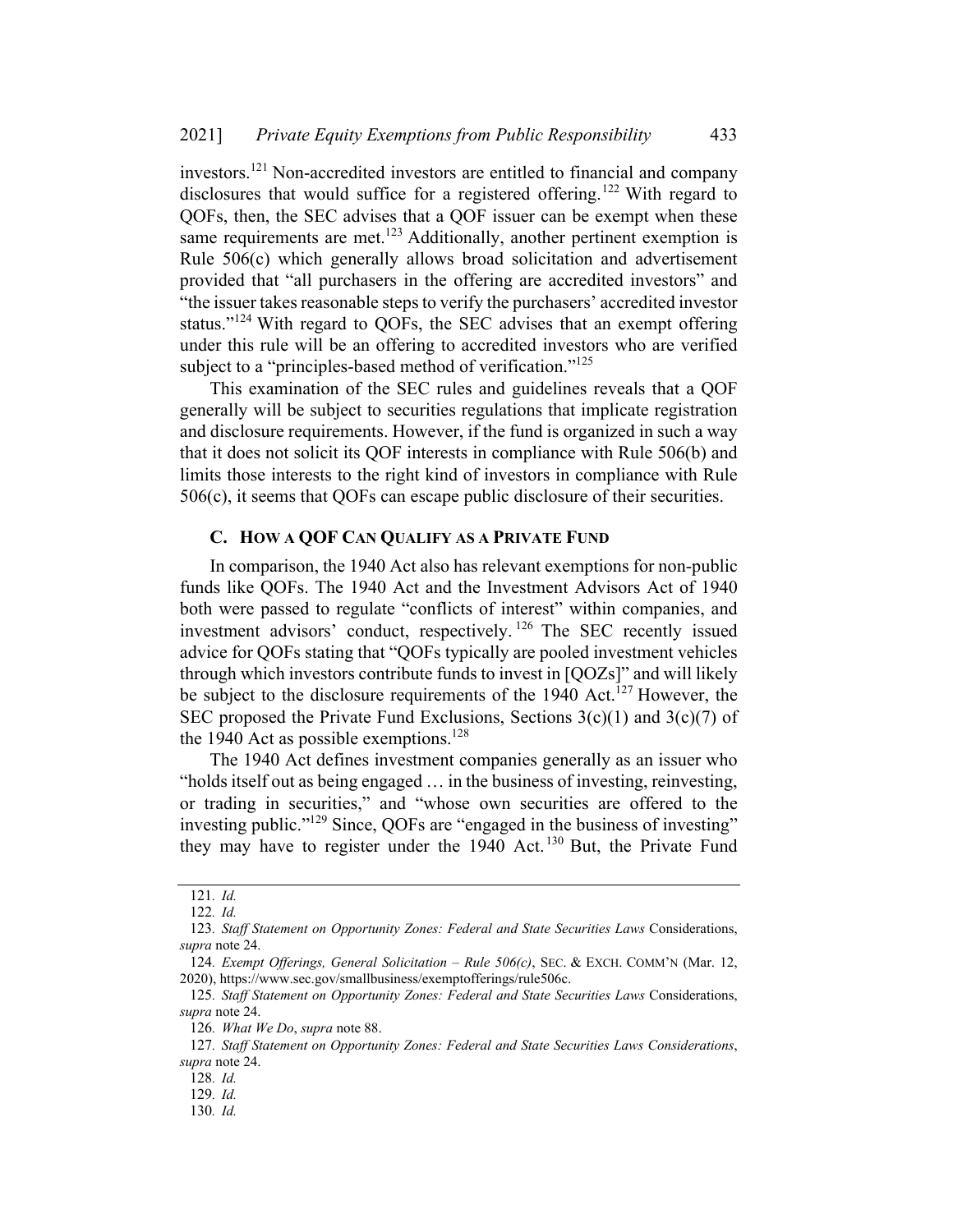Exclusions may also "apply." <sup>131</sup> Section  $3(c)(1)$  of the Private Fund Exclusions holds that an issuer is "not an investment company if its outstanding securities are beneficially owned by not more than 100 persons."<sup>132</sup> Section  $3(c)(7)$  states that "an issuer will not be an investment company if its outstanding securities are owned exclusively by persons who, at the time of acquisition of such securities, are 'qualified purchasers' … and does not at that time propose to make a public offering of its securities."<sup>133</sup> Here, a qualified purchaser means any natural person or company who owns at least \$5,000,000 in investments, as defined in Section  $2(51)(a)$ .<sup>134</sup> This is certainly a much higher standard than an accredited or sophisticated investor as required under the Securities Act of 1933. If a QOF can be structured so as to be owned privately with at least \$5,000,000 in investments, <sup>135</sup> and with no plans or conduct indicating public offerings of securities,  $^{136}$  then the QOF could likely exempt itself from investment disclosure.

As laid out here, one can see that a QOF is by default likely to be subject to standard federal securities laws regarding disclosure because the fund will necessarily need to find investors and capital.<sup>137</sup> However, QOFs can find ways around the default rules by meeting the requirements of exemptions from not soliciting securities to the public<sup>138</sup> and only allowing access to accredited investors<sup>139</sup> to keeping fund ownership limited and raising a certain threshold amount of capital. <sup>140</sup> The ultimate effect of a QOF exempting itself from these basic SEC and 1940 Act securities regulations is ultimately a lack of disclosure about the funds, which deprives potential and current investors of the information necessary to "make informed judgments about whether to purchase a company's securities."<sup>141</sup> In this case, if a QOF need not register its offerings at all, it is unclear how potential investors are to know what they are buying into. Given the high standards one must meet to qualify as an investor in a QOF, that is, as an accredited or sophisticated investor or a qualified purchaser, QOF investors are likely to be only highnet-worth individuals who don't need the protection of securities laws in the same way that the general investing public does. Although the SEC's securities laws protect "investors, not the government,"<sup>142</sup> the TCJA created

<sup>131</sup>. Id.

<sup>132</sup>. Id.

<sup>133</sup>. Id.

<sup>134.</sup> Investment Company Act of 1940, Securities and Exchange Commission 91 P.L. 547, 84 Stat. 1413, 91 P.L. 547, 84 Stat. 1413.

<sup>135</sup>. Id.

<sup>136</sup>. Staff Statement on Opportunity Zones: Federal and State Securities Laws Considerations, supra note 24.

<sup>137</sup>. Id.

<sup>138</sup>. Id.

<sup>139</sup>. Id.

<sup>140</sup>. Investment Company Act of 1940, supra note 134.

<sup>141.</sup> What We Do, supra note 88.

<sup>142</sup>. Id.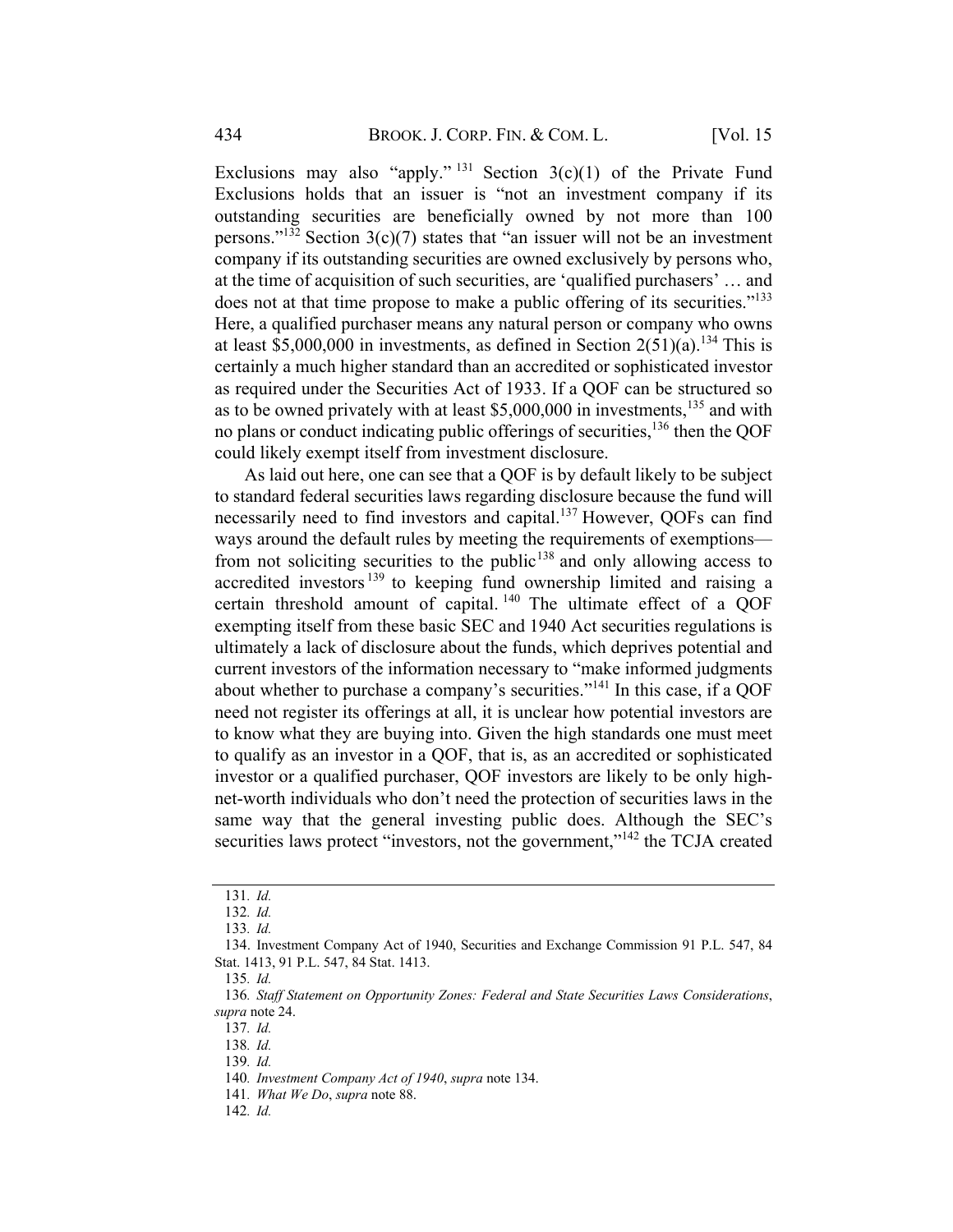the possibility of QOFs to accomplish a particular community investment goal,  $^{143}$  ostensibly a public objective. And as the government intends to incentivize growth in economically underprivileged areas<sup> $144$ </sup> via QOFs, the QOFs that are already building and changing communities are completely opaque.<sup>145</sup> Securities laws are not enough to ensure that the QOZ tax break is used efficiently and for the purpose of creating positive economic change in underserved places since QOFs can work around securities laws that would require disclosure of their business activities and underlying investment offerings to the public. $146$ 

#### **III. REFORM OF THE TCJA QOZ PROVISION**

As discussed above, there are significant transparency issues regarding the private capital that funds QOFs. There is also the fact that the TCJA's lack of guidelines or requirements enables perverse incentives, such as millions of dollars being poured into luxury projects that arguably benefit the investors more than the local population.<sup>147</sup> To remedy the loophole left by the TCJA's ambiguity, this Note proposes a two-fold solution: (1) enact regulations imposing stronger disclosure requirements for governmentally sanctioned projects regardless of whether the funding is private or public equity; and (2) amend the TCJA QOZ provision to only grant incentives when money is invested in particular ways.

## A. DISCLOSURE REQUIREMENTS

First and foremost, the purpose of disclosure as regulated by the SEC is to protect investors.<sup>148</sup> This disclosure consists of information that relays its financial standing, largest shareholders, and how the business operates now and in the future.<sup>149</sup> Disclosure of this kind is typical and required of public companies. However, private equity's opacity with regard to disclosure prevents outsiders from being able to evaluate the health and returns of the company.<sup>150</sup> Notably, the California Public Employees' Retirement System (CalPERS) "adopted fee reporting templates like the one released by the Institutional Limited Partners Association in early 2016."151 This meant that CalPERS began reporting its fees, returns, and expenses to the chagrin of the public who quickly criticized the amount the fund pays in those private equity

<sup>143.</sup> DePillis, supra note 1.

<sup>144</sup>. Opportunity Zones Frequently Asked Questions, supra note 7.

<sup>145.</sup> Drucker, supra note 2.

<sup>146</sup>. Staff Statement on Opportunity Zones: Federal and State Securities Laws Considerations, supra note 24.

<sup>147.</sup> DePillis, supra note 1.

<sup>148.</sup> Mary Jo White, The Path Forward on Disclosure, SEC. AND EXCH. COMM'N (Oct. 15, 2013), https://www.sec.gov/news/speech/spch101513mjw.

<sup>149</sup>. Id.

<sup>150</sup>. Private Equity's Other Transparency Problem, supra note 23.

<sup>151</sup>. Id.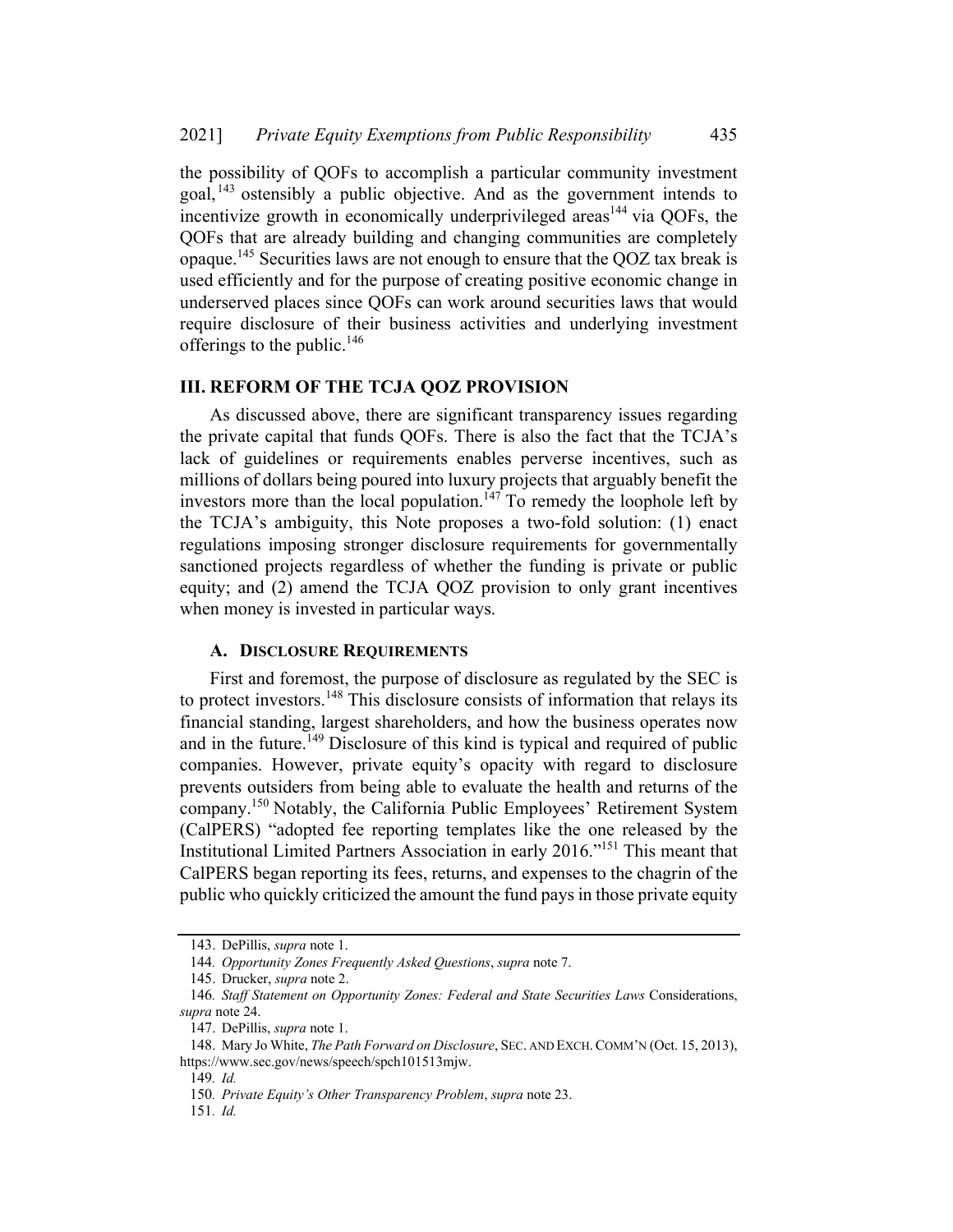fees and expenses.<sup>152</sup> While CalPERS maintains that this public scrutiny has been an unnecessary distraction to its mission, the California State Teachers' Retirement System has stated that it "understands the need for transparency with a state-supported entity" like itself.<sup>153</sup> The new disclosure requirements foisted upon these large public funds was a result of California Assembly Bill 2833 (AB 2833) which went into effect on January 1, 2017.<sup>154</sup> The bill was enacted to increase public knowledge of the fees public pension and retirement funds paid to private equity firms. This bill is particularly salient because the new disclosure requirements include unearthing what private funds have typically considered their "trade secrets"—that is, their investment returns and management fees. <sup>155</sup> At inception, some believed the bill would dampen private equity's interest in partnering with California public pension systems<sup>156</sup> while others believe that this same proprietary information "could only improve investment partnerships between [limited partners] and [general partners]."<sup>157</sup> Just as the California state legislature deemed this information to be important enough to warrant mandatory disclosure, investors in QOFs, too, could greatly benefit from knowing what to expect from the fund.

Because only accredited investors are able to take advantage of QOFs, and to be eligible for the capital gains deferral one must use proceeds from a prior investment,<sup>158</sup> it might seem unnecessary to want greater disclosure to protect already wealthy investors. However, the very nature of "distressed real estate deals<sup>"159</sup> ought to warrant greater disclosure and insight into what the fund invests in and how. QOFs have "little track record, inexperienced managers, high fees and a high hurdle to entry" which means they are investments suited to experienced and wealthy investors rather than the mass affluent saving for retirement.  $160$  Even so, it is likely that even wealthy investors would want to know how the QOF operates and what condition it is in given the high-risk nature of its underlying assets. Particularly, this would be the case because QOFs are still unsettled as the investment and operational rules of QOFs continue to evolve.<sup>161</sup> If the investor does not comply with these ambiguous rules, they may have to pay a penalty, or worse, the fund's investor would not be eligible for the capital gains tax breaks.<sup>162</sup>

<sup>152</sup>. Id.

<sup>153</sup>. Id.

<sup>154.</sup> Kenneth W. Muller et al., California Law Requires Enhanced Fee Disclosure for Public Pension and Retirement Systems Investing in Private Funds, LEXOLOGY, https://www.lexology.com/library/detail.aspx?g=caf10898-3460-4f42-9ae3-b4e0cb5f9752.

<sup>155</sup>. Id.

<sup>156</sup>. Id.

<sup>157</sup>. Private Equity's Other Transparency Problem, supra note 23.

<sup>158.</sup> Ermey, supra note 27.

<sup>159</sup>. Id.

<sup>160</sup>. Id.

<sup>161</sup>. Id.

<sup>162</sup>. Id.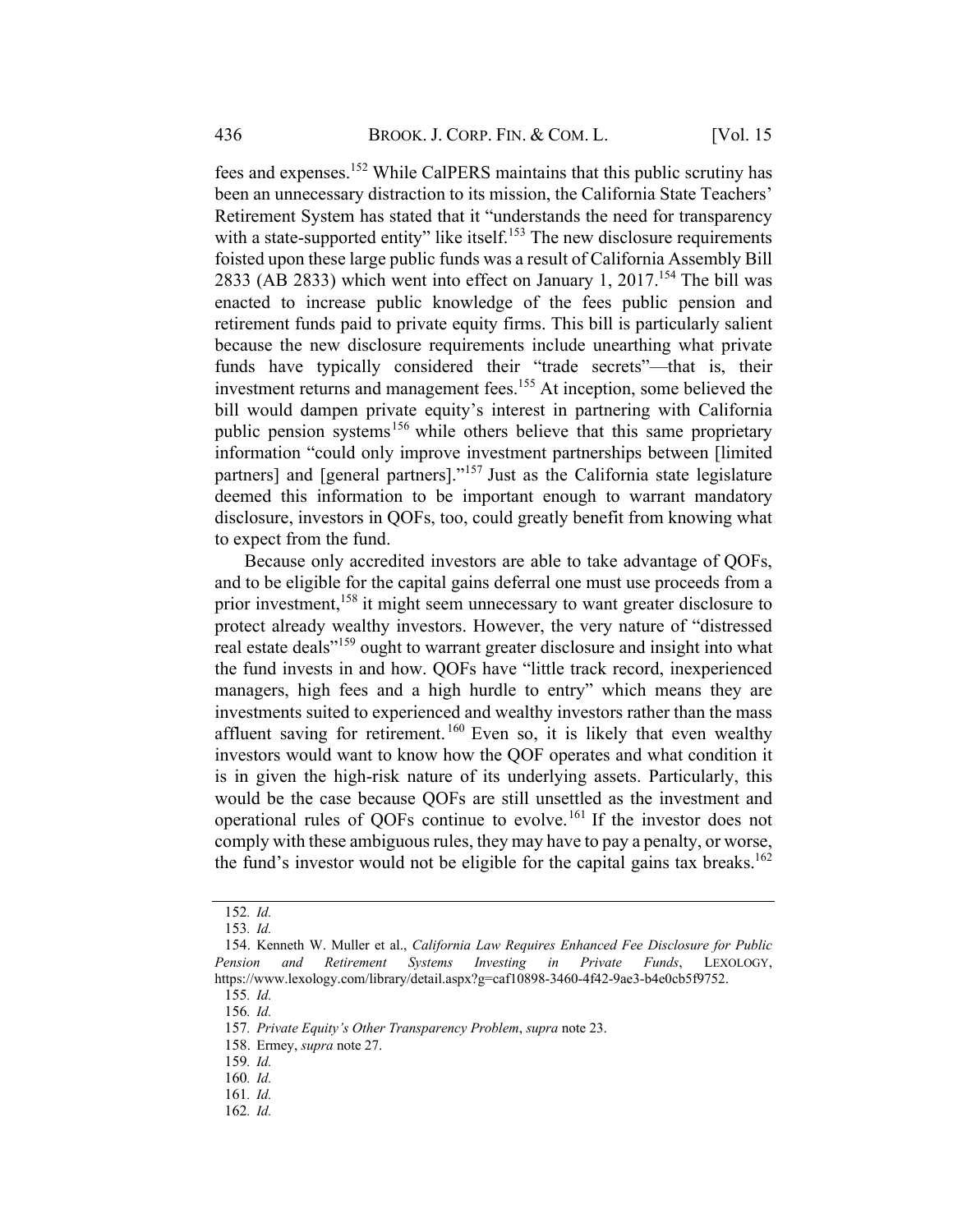Although some investors and companies have already rushed in to begin their typically high-end projects, <sup>163</sup> later investors may want to appraise for themselves the cost-benefit of a QOF's quality and potential return on investment given these risks. It has been reported that QOF fees, for example, "mimic those of hedge funds and private-equity investments."<sup>164</sup> However, it is too early to predict what types of gains these funds will deliver or if they are even valuable.<sup>165</sup>

Given the purpose of QOFs to inspire investment in low-income areas,  $166$ naturally the kind of money needed to revitalize an area is massive even if the land or business value is currently below market. As such, it is not surprising that QOFs and their tax benefits target wealthy investors who can actually take advantage of them. But, because the government is allowing private money to flow in under the tax law provision for QOFs, unimpeded by the weak constraints of securities laws, the SEC should impose greater regulations on this money. Like California's AB 2833 proposing greater transparency into public funds' investments, there should also be legislation or regulations requiring greater transparency into the fee structure, operation, and information about underlying assets in QOFs.

QOFs seem to straddle a fine line between public and private investments. They are a vehicle sanctioned and created by the government for the use of private funds to invest in forgotten areas.<sup>167</sup> This essential function ought to necessitate disclosure to the public of the kind of fees and structure of the investments that are changing neighborhoods because, like with CalPERS and the California State Teachers' Retirement System, QOFs are government supported vehicles<sup>168</sup> with the intent to return maximum value to the economically depressed areas of the nation. The government's abdication of responsibility for these "depressed" areas<sup>169</sup> punts the heavy lifting of investment in risky projects to private investors who may or may not be able to shoulder losses better.<sup>170</sup>

QOFs are not stated to exist for the purpose of returning maximum benefits to the investors<sup>171</sup> although the tax benefits create potentially higher returns and serve as useful incentives for enticing investors to bring money to the venture. Despite the possibility of public criticism of the investments made through QOFs, like the kind of backlash that CalPERS experienced after adopting more transparent disclosures,  $172$  the public and especially the

<sup>163.</sup> DePillis, supra note 1.

<sup>164.</sup> Ermey, supra note 27.

<sup>165</sup>. Id.

<sup>166</sup>. Opportunity Zones Frequently Asked Questions, supra note 7.

<sup>167</sup>. Opportunity Zones Frequently Asked Questions, supra note 7.

<sup>168</sup>. Private Equity's Other Transparency Problem, supra note 23.

<sup>169</sup>. Opportunity Zones Frequently Asked Questions, supra note 7.

<sup>170.</sup> What We Do, supra note 88.

<sup>171</sup>. Opportunity Zones Frequently Asked Questions, supra note 7.

<sup>172</sup>. Private Equity's Other Transparency Problem, supra note 23.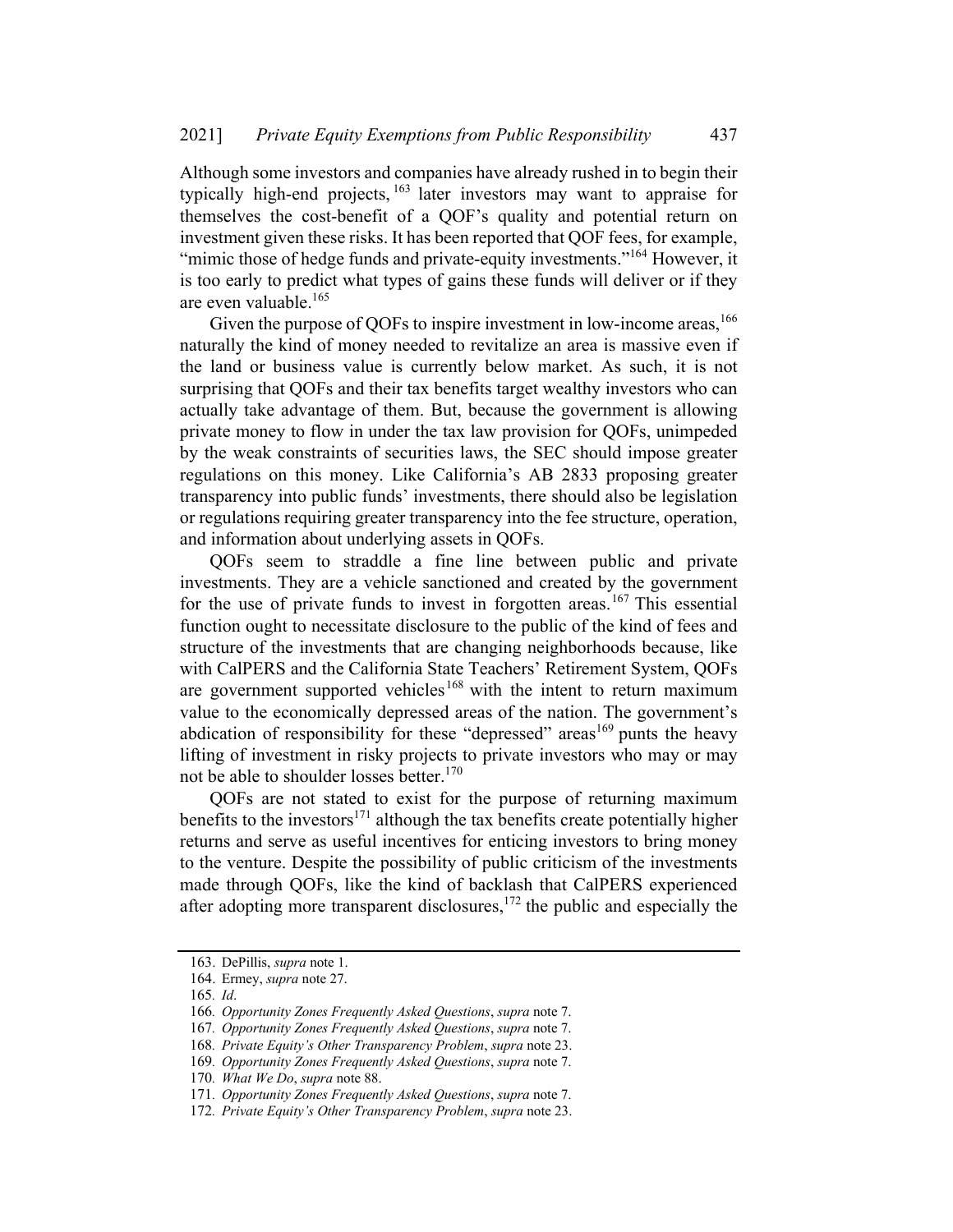people who live in the neighborhoods that are changing due to QOFs deserve to know who is changing their neighborhoods and how. Although these residents will most likely not be accredited investors themselves, just as anyone can look up SEC filings of public companies regardless of whether one intends to purchase shares of a company, so too should QOFs offer a public disclosure system in which anyone can access relevant information. If QOFs become a widespread and effective vehicle for change in this country, greater public disclosure will be necessary not only to the general public but also to future investors, firms, and perhaps public pensions' private equity investments.

Interestingly, one of the newest investment platforms, Fundrise, allows investors to invest their money in real estate, including in QOFs, (albeit with the requirement of accreditation)<sup>173</sup> by "crowdfund[ing]" the money for the platform's investments.<sup>174</sup> This pooled private money is then used to invest in real estate assets directly,  $1^{75}$  with individual investors needing a low minimum to get started and no accreditation in most cases.<sup>176</sup> The money investors put into the platform has a lock-up period of 3-7 years and projects a 12.3% average annual rate of return.<sup>177</sup> Aside from the risk of using a platform like Fundrise that has only existed since  $2012$ ,  $^{178}$  this platform enables investors access to what is typically only accessible to high-net-worth individuals, including QOFs. The mere fact that QOFs can be accessed directly by the even the smallest of accredited investors absolutely necessitates greater regulatory scrutiny and transparency into what exactly people are investing in.

Just as other industries have become highly regulated, such as oil and gas and banking, <sup>179</sup> greater regulation and public disclosure promotes accountability to the government and investors, and indirectly to the people impacted by these companies and investments. Government mandated investment vehicles should not be a complete gamble for investors if QOFs are to accomplish their intended purpose; if QOFs are to become a sustainable way of incentivizing private capital to revitalize areas of the country, disclosure requirements will promote the transparency and accountability needed to inform potential investors of the risks and rewards and provide the general public with knowledge of who is changing their community.

<sup>173</sup>. Fundrise Opportunity Fund, FUNDRISE (Jan. 10, 2020), https://fundrise.com/offerings/opportunity-fund/view.

<sup>174.</sup> Chris Muller, Real Estate Crowdfunding with Fundrise, DOUGHROLLER (June 3, 2020) https://www.doughroller.net/real-estate-investing/fundrise-review/.

<sup>175</sup>. The Service, Investing with Fundrise, FUNDRISE (Nov. 24, 2019), https://fundrise.com/investing-with-fundrise.

<sup>176.</sup> C. Muller, supra note 174.

<sup>177</sup>. The Service, Investing with Fundrise, supra note 175.

<sup>178</sup>. About Us, FUNDRISE (Nov. 24, 2019), https://fundrise.com/about.

<sup>179.</sup> White, *supra* note 148.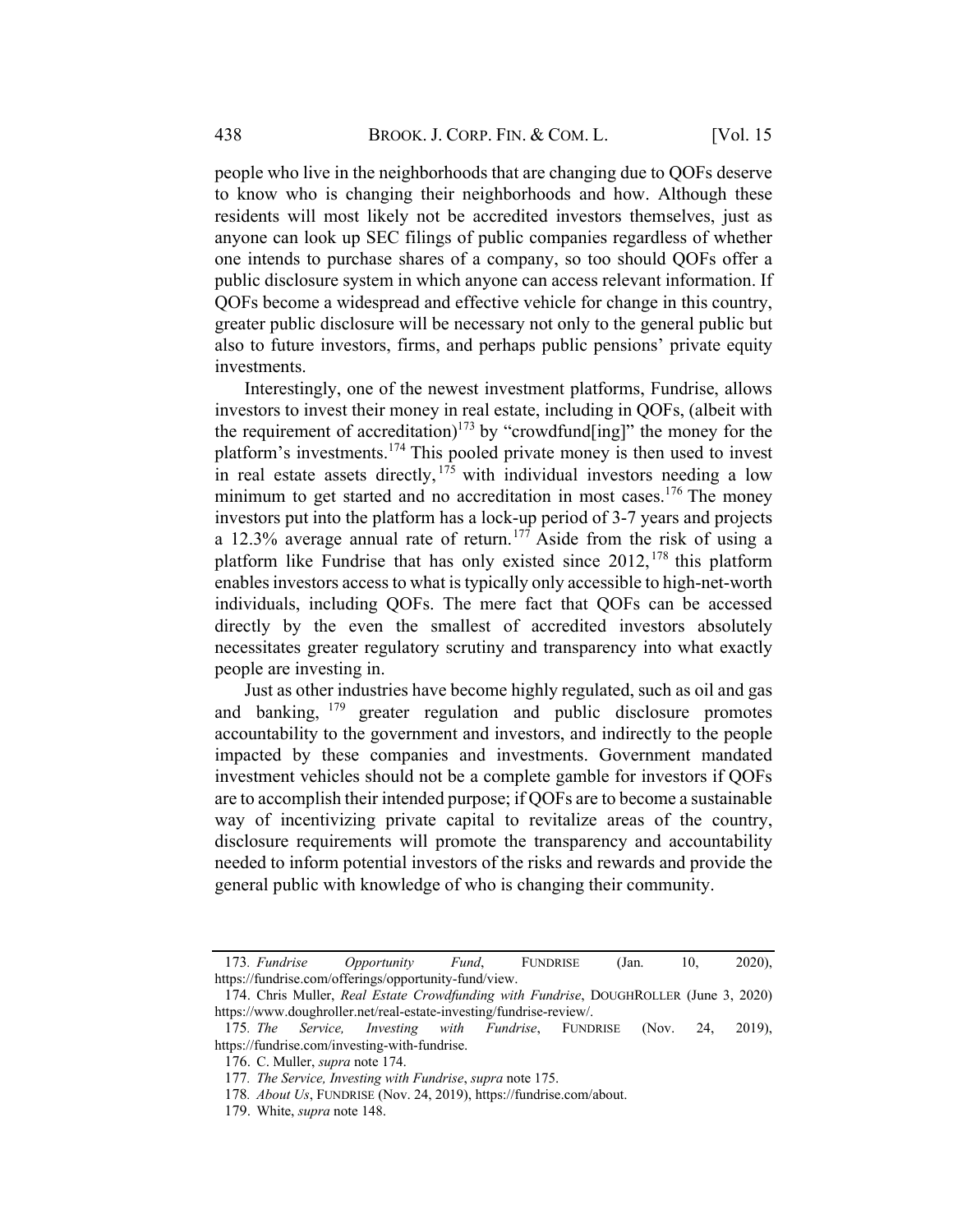#### B. AMENDMENT OF TAX INCENTIVE

The second part of this Note's proposed solution concerns the reform of QOFs in the QOZ tax provision itself. Disclosure alone does not solve the issue of incentivizing money to be invested for the greatest benefit to the community. While disclosure can inform the public and other investors of what the fund is already doing, it cannot direct money to a more proper use per se. But the tax code can.

What is interesting about QOFs is that several tax credit programs were implemented before it. $180$  Two tax credit programs that had the purpose of spurring greater investment in low-income areas include the New Markets Tax Credit Program (NMTCP) and Low Income Housing Tax Credit (LIHTC). <sup>181</sup> Enacted in 2000, the NMTCP allows investors to "provide capital to community development entities…and in exchange [were] awarded credits against their federal tax obligations."182 Similar to QOFs, the NMTCP supports projects in government designated areas.<sup>183</sup> Meanwhile, the LIHTC is even older; enacted in 1986 as part of the 1986 Tax Reform Act, LIHTC "issues tax credits to state and territorial governments…who then award the credits to private developers of affordable rental housing projects."<sup>184</sup> Both of these tax credit programs operate by and through greater governmental regulation and housing agencies.<sup>185</sup> Because they are tax credit programs, they are subject to "annual Congressional approval and/or tax credit allocation authority."<sup>186</sup> The tax credits are limited by the amount that is allowed to be issued, which means that "there's an intrinsic limit on the number of investors who can participate, and the total amount of dollars that can be invested into the development of a community under these programs."<sup>187</sup>

In contrast, QOFs are not limited by any tax credit system and instead use tax breaks to incentivize investment through the fund vehicle.<sup>188</sup> QOFs can "self-certify without prior approval from a government agency" which means that "[QOFs] are managed entirely in the private market with the administration of the funds falling solely on the shoulders of private fund managers rather than government agencies or investors."<sup>189</sup> On its face, the lack of government oversight would seem to be a boon for spurring the

186. Id.

<sup>180</sup>. Fundrise Opportunity Fund, supra note 173.

<sup>181</sup>. Id.

<sup>182</sup>. What is the new markets tax credit and how does it work?, TAX POL'Y CTR. (May 2020), https://www.taxpolicycenter.org/briefing-book/what-new-markets-tax-credit-and-how-does-itwork.

<sup>183</sup>. Id.

<sup>184</sup>. Id.

<sup>185</sup>. Fundrise Opportunity Fund, supra note 173.

<sup>187</sup>. Id.

<sup>188</sup>. Id.

<sup>189</sup>. Id.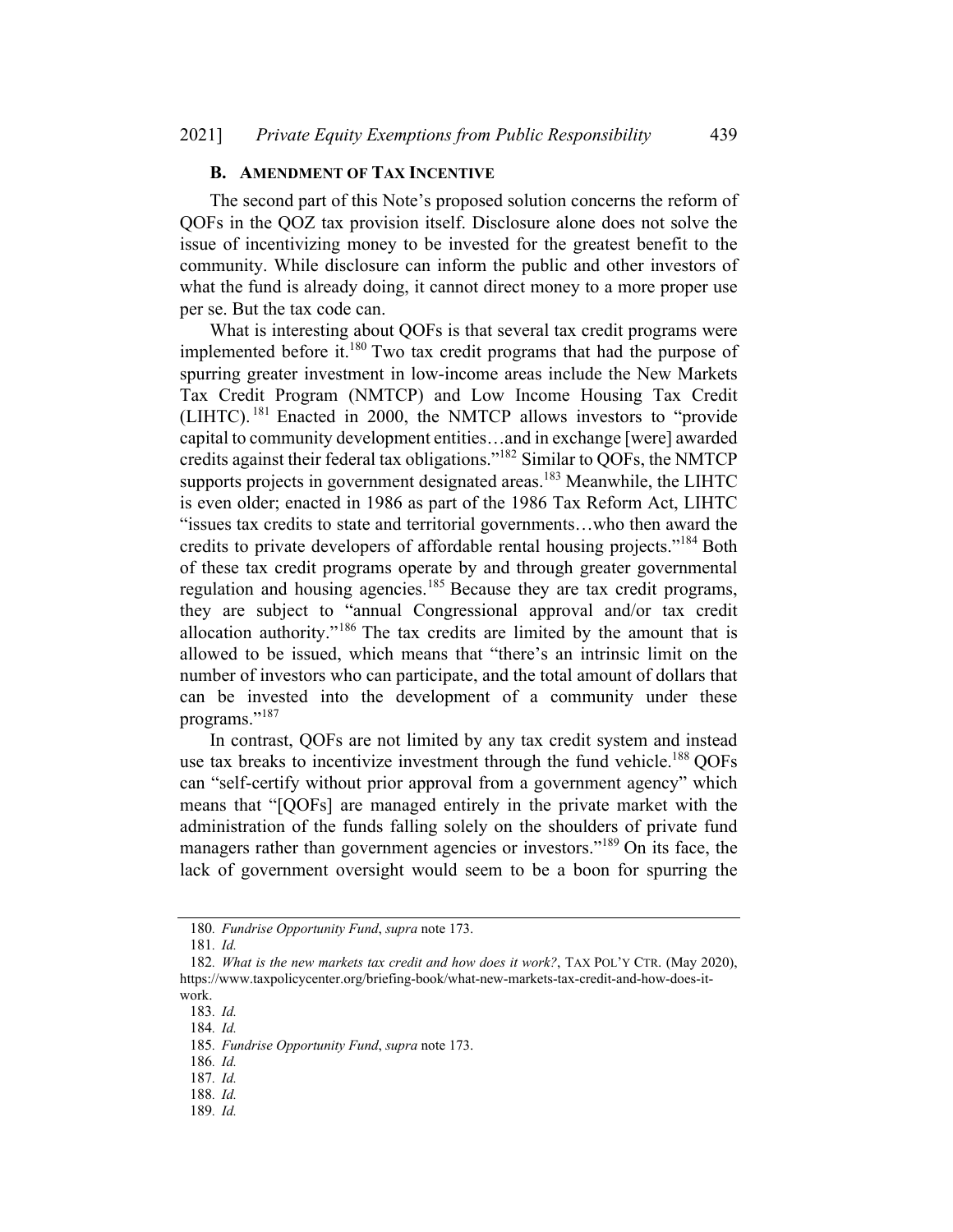amount of investment capital necessary to revitalize forgotten communities. But without the teeth of Congressional and agency approval in programs like tax credits, overly generous tax benefits may invite investors looking to primarily shelter money in QOZs that otherwise can already attract capital rather than invest to better a community.<sup>190</sup> The tax break "includes no requirements to ensure that local residents benefit from investments receiving the tax break,"<sup>191</sup> although it's reported that some local governments, like Baltimore, are trying to track QOZ investments and their impact themselves. 192

The "potential loopholes…could enable investors to secure the tax benefits while generating little real economic activity in the opportunity zones." <sup>193</sup> Accordingly, investors are able to take advantage of the requirement that the QOF invest and produce "real economic activity"<sup>194</sup> in several ways: (1) using the QOF to buy undeveloped land as part of a business without improving the land; (2) using the QOF to buy a building that has been vacant for five years, not improving it and instead use it to operate a 'lowinvestment business'; and (3) using the QOF to invest in a business that leases property.<sup>195</sup> Unsurprisingly, the Urban Institute claims that the majority of QOZ investments to date "have been in real estate versus business."196 Some experts say "the ability to bring permanent jobs through operating businesses to low-income areas could have a greater positive community impact than a new apartment tower."197 But, the reality is that QOZs "are needed to attract real estate funding to underserved areas." <sup>198</sup> Thus, while the QOZ tax incentive invites potential investors, even "a new pool of investors that historically hasn't been engaged in these communities," it also enables possible exploitation of the responsibility in taking on a QOF investment to generate "real economic activity."199

The IRS issued final regulations adding "one rule that gives the IRS limited authority to combat abuse."<sup>200</sup> This rule is called the anti-abuse rule and stipulates that "the IRS may challenge any investment that it finds isn't intended to increase investment or business activity in [a QOZ]."<sup>201</sup>

200. Opportunity Zone Regulations Favor Investor Flexibility Over Community Protection, supra note 32; See IRS Investing in Qualified Opportunity Funds, 26 C.F.R. pt. 1 (Jan. 13, 2020).

<sup>190</sup>. Potential Flaws of Opportunity Zones Loom, supra note 33; Gose, supra note 11.

<sup>191</sup>. Id.

<sup>192.</sup> Gose, supra note 11.

<sup>193</sup>. Id.

<sup>194</sup>. Potential Flaws of Opportunity Zones Loom, supra note 33.

<sup>195.</sup> Opportunity Zone Regulations Favor Investor Flexibility Over Community Protection, supra note 32.

<sup>196.</sup> Gose, supra note 11.

<sup>197.</sup> Gose, supra note 11.

<sup>198</sup>. Id.

<sup>199</sup>. Potential Flaws of Opportunity Zones Loom, supra note 33; Gose, supra note 11.

<sup>201.</sup> Opportunity Zone Regulations Favor Investor Flexibility Over Community Protection, supra note 32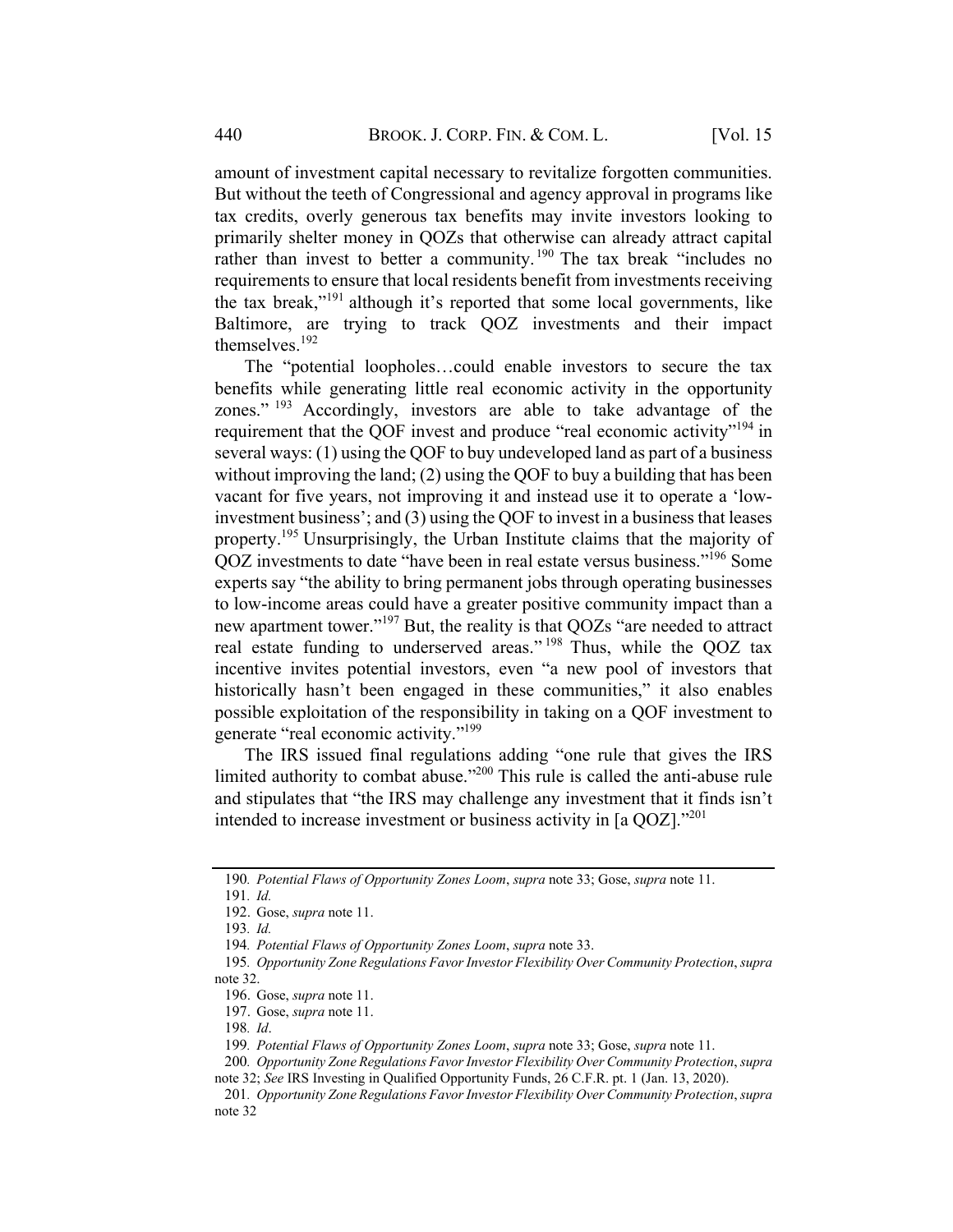While this is a step in the right direction to greater oversight of such an unregulated investment vehicle, this is still not enough. New IRS regulations, then, could propose harsher requirements or limit or prohibit certain uses of money stronger than a mere anti-abuse rule. The IRS could propose that the tax incentives will only accrue to those investors who buy and improve property or existing businesses or generate entirely new business activity. This would impose a higher standard of entrepreneurial investment and may eliminate investors who otherwise sought a relatively low investment capital gains tax shelter.

Taken together, disclosure and stricter guidelines governing funds can make QOFs a successful program for community investment. Unlike its closest comparison, the Enterprise Zones, enacted in the  $1970s$ ,  $202$  QOFs are not burdened by cumbersome government intrusion or regulation.<sup>203</sup> Enterprise Zones continue to exist today and provide tax credits, not incentives, for business investment and they are often beholden to city and state governments for approval. But Enterprise Zones seek to incentivize "improvements to public infrastructure and services, venture capital funding, and income tax credits."204 As many of these time-limited areas expire, QOFs can fill a gap in much-needed funding for communities if deployed properly. It is an interesting experiment to forsake governmental agency approval in trying to attract wealthy investors to QOFs, unlike previously enacted programs that combine tax credits with the requirement of some sort of approval and oversight. Using tax incentives instead of credits opens up the field of potential investors but also presents opportunities for abuse. QOFs will be able to take advantage of tax benefits until  $2027$ ,  $205$  so it behooves the government to strike a balance between allowing investors flexibility and disavowing tax sheltering and outsized potential loss of tax revenue, estimated at \$1.6 billion per year.<sup>206</sup>

#### **CONCLUSION**

The twin problem of QOF opacity and the lack of regulation can be improved, if not solved, by two major reforms: one that requires the SEC to mandate disclosure and another that requires the IRS to define QOF uses more narrowly and encourage the development of highly productive rather than rent-seeking business and investment activity. With the advent of investing platforms such as Fundrise that allow the general and accredited investing public access to previously unattainable markets like private equity

<sup>202.</sup> Mark Crawford, The Attraction of Enterprise Zones: Tax Benefits and Incentives for Businesses, AREA DEV. (Nov. 8, 2020),

https://www.areadevelopment.com/siteSelection/nov08/enterprise-zones-cost-effective.shtml. 203. Id.

<sup>204</sup>. Id.

<sup>205</sup>. Fundrise Opportunity Fund, supra note 173.

<sup>206</sup>. Potential Flaws of Opportunity Zones Loom, supra note 33.